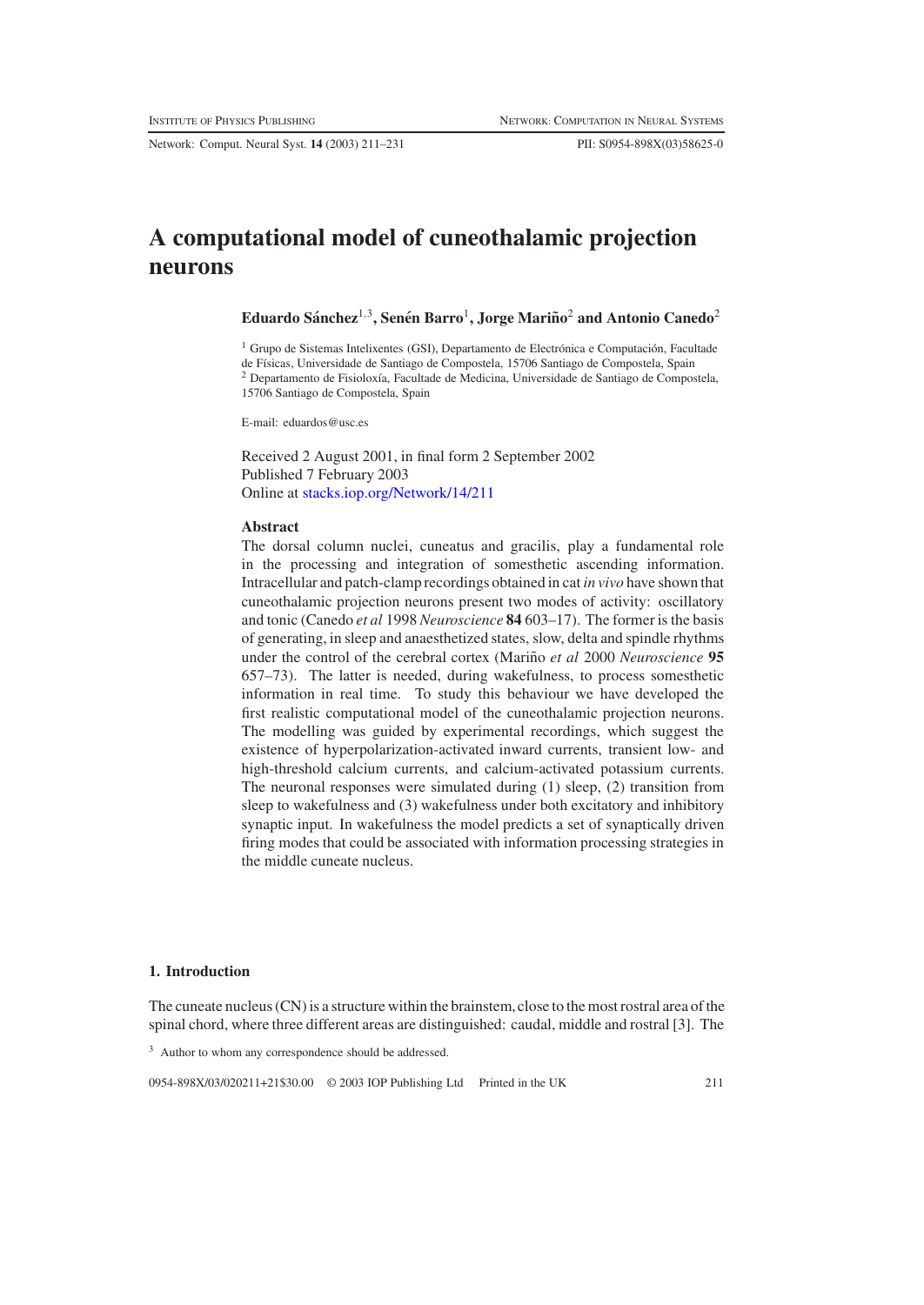middle zone, where the experimental work reported in this study has been carried out, can in turn be divided into two sub-areas [13]: a core (central region), and a shell (peripheral region). The core comprises the dorsal region, and is basically made up of clusters of cuneothalamic neurons (projection or relay neurons), surrounded by local neurons (interneurons). The shell comprises the ventral and marginal regions, and is basically made up of interneurons.

The main cuneate inputs originate from primary afferent (PAF) and corticocuneate fibres. The PAFs establish synaptic contact with projection cells and interneurons [13]. The cortical fibres from the contralateral sensorimotor cortex run in the pyramidal tract [34, 39] and, within the middle cuneate, make synaptic contact mostly with inhibitory interneurons located in the shell [8]. On the other hand, the great majority of the projection neurons in the middle cuneate send their axons to the contralateral ventroposterolateralthalamic (VPL) nucleus via the medial lemniscus [3, 13, 30].

To study the neuronal properties of the middle cuneate, intracellular and patch-clamp techniques have recently been used *in vivo* [4, 5, 34, 36, 37]. It was found that cuneothalamic neurons possess two modes of activity: oscillatory and tonic [5]. During deep anaesthesia, the cuneothalamic neurons showed oscillatory bursting activity. This behaviour changed to the tonic mode when either depolarizing currents were intracellularly injected or the excitatory peripheral receptive field was stimulated. A low-threshold calcium current  $(I_T)$ and a hyperpolarization-activated cationic current  $(I_h)$  have been postulated to explain the oscillatory bursting activity *in vivo* [5]. Subsequent *in vitro* experiments have demonstrated the presence of  $I_h$  currents in the dorsal column nuclei [11, 44, 46].

The electrophysiological properties of cuneothalamic neurons are key to understand how the cuneate processes cutaneous information during wakefulness as well as participating in the generation of slow waves during sleep. With these two main objectives in mind, we have resorted to the use of computational models in order to integrate the experimental data in an attempt to answer the following questions. Which ionic currents may explain the activity of the cuneothalamic projection neurons? How do these currents participate in the membrane potential? Which are the firing modes of the middle CN neurons? What do they mean in the context of the cutaneous transmission through the CN?

## **2. Methods**

## *2.1. Experimental data*

All experiments conformed to Spanish guidelines (BOE 67/1998) and European Communities Council Directive 86/609/EEC, and all efforts were made to minimize the number of animals used. Data were obtained from cats (2.3–4.5 kg), which were anaesthetized ( $\alpha$ -cloralose, 60 mg kg<sup>-1</sup>, i.p.), paralysed (Pavulon, 1 mg kg<sup>-1</sup> h<sup>-1</sup>, i.v) and under artificial respiration [5, 34]. Additional doses of anaesthesia were administered when necessary. The dorsal medulla was exposed to insert recording electrodes within the middle main CN from the level of the obex to 4 mm caudal to it.

Cuneothalamic cells were identified as antidromically activated by medial lemniscus stimulation according to standard criteria, including the collision test as well as confirmation that the critical interval in the collision was not due to soma refractoriness [5]. To stimulate the PAF fibres a silver ball stimulating electrode was positioned over the ipsilateral dorsal column at C2.

Intracellular current-clamp records were obtained using the whole-cell technique. A detailed description of the preparation can be found in [5, 34].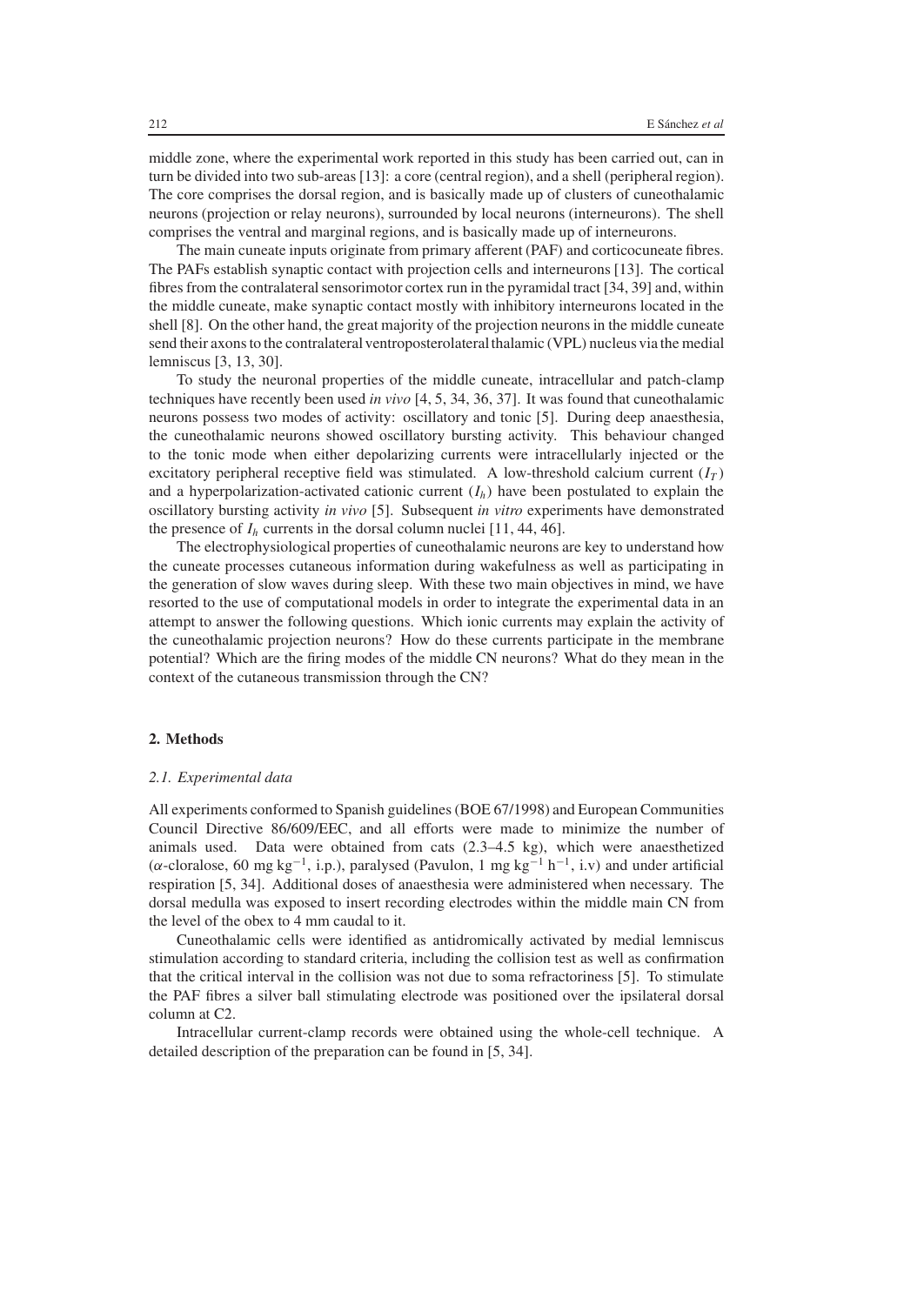# *2.2. Computational models*

*2.2.1. Neuron level.* We have followed the single-compartment approach [45] for each cell. The membrane potential for each compartment is computed by using the following expression:

$$
C\frac{\partial V}{\partial t} = -I_m - I_{syn} - I_{inject}
$$
 (1)

where *C* is the membrane capacitance,  $I_m$  the sum of the ionic currents,  $I_{syn}$  the synaptic current and *Iinject* the electrical stimulation. We have developed two types of structure.

- *Primary afferents.* With the aim of providing synaptic stimulation to the cuneothalamic neuron, we have modelled a simple PAF with a fast sodium current and a delayed rectifier potassium current.
- *Cuneothalamic cells.* There exists experimental evidence (see section 3.1) for the existence of a high-threshold calcium current *IL* , a calcium-activated potassium current *Iahp*, a hyperpolarization-activated cationic current  $I_h$  and a low-threshold calcium current  $I_T$ . In addition to this, we have introduced a fast sodium current  $I_{\text{Na}}$  and a delayed rectifier potassium current  $I_K$ . The membrane currents will be  $I_m = I_{Na} + I_K + I_L + I_{ahp} + I_h + I_T + I_l$ , where  $I_l$  represents the contribution of currents associated with passive currents.

*2.2.2. Membrane level.* The Hodgkin–Huxley (HH) formulation was used as the mathematical model for describing the ionic currents [17–21]. The HH general expression for an ionic current related to a membrane channel is

$$
I_{ion} = g_{ion}^{max} m^p h^q (V - V_{ion})
$$
\n<sup>(2)</sup>

where  $g_{ion}^{max}$  represents the maximum conductance,  $V_{ion}$  the equilibrium potential for such an ion, *m* the probability of an activation gate being open, *h* the probability for an inactivation gate being open and *p* and *q* the number of activation and inactivation gates of this ionic channel.

Mathematical expressions describing the ionic currents are presented in the appendix.

*2.2.3. Molecular level.* In order to describe intracellular calcium dynamics we have used Traub's model [54]. The mathematical expression is a differential equation that computes intracellular calcium concentration over time. This rate depends on both calcium current values  $(I_L$  and  $I_T$ ) and calcium diffusion processes.

$$
\frac{\mathrm{d}[Ca]}{\mathrm{d}t} = -K(I_L + I_T) - \mu_{dif}^{\dagger}[Ca].\tag{3}
$$

*2.2.4. Synaptic level.* We have used Abbott's synaptic model [1]. The expression of the synaptic currents is similar to the HH model:

$$
I_{syn}(t) = g_{syn}(t)(V - V_{syn}).
$$
\n(4)

In turn, the conductance  $g_{syn}$  is equivalent to the product  $g_{syn}^{max} * s$ , where  $g_{syn}^{max}$  is the maximum conductance, and *s* the probability of the postsynaptic currents being open. This probability is calculated by a differential equation that depends on the quantity of released neurotransmitter  $T(V_{pre})$ . This variable is, in turn, a function of the difference between the presynaptic membrane potential  $(V_{pre})$  and a threshold value  $(vt)$ :

$$
T(V_{pre}) = \frac{a}{b + d \exp[-(V_{pre} - vt)/v_{syn}]}.
$$
\n
$$
(5)
$$

To analyse the relationship between firing modes and synaptic activity we have introduced the *alpha* function, which represents the conductance associated with the synaptic current.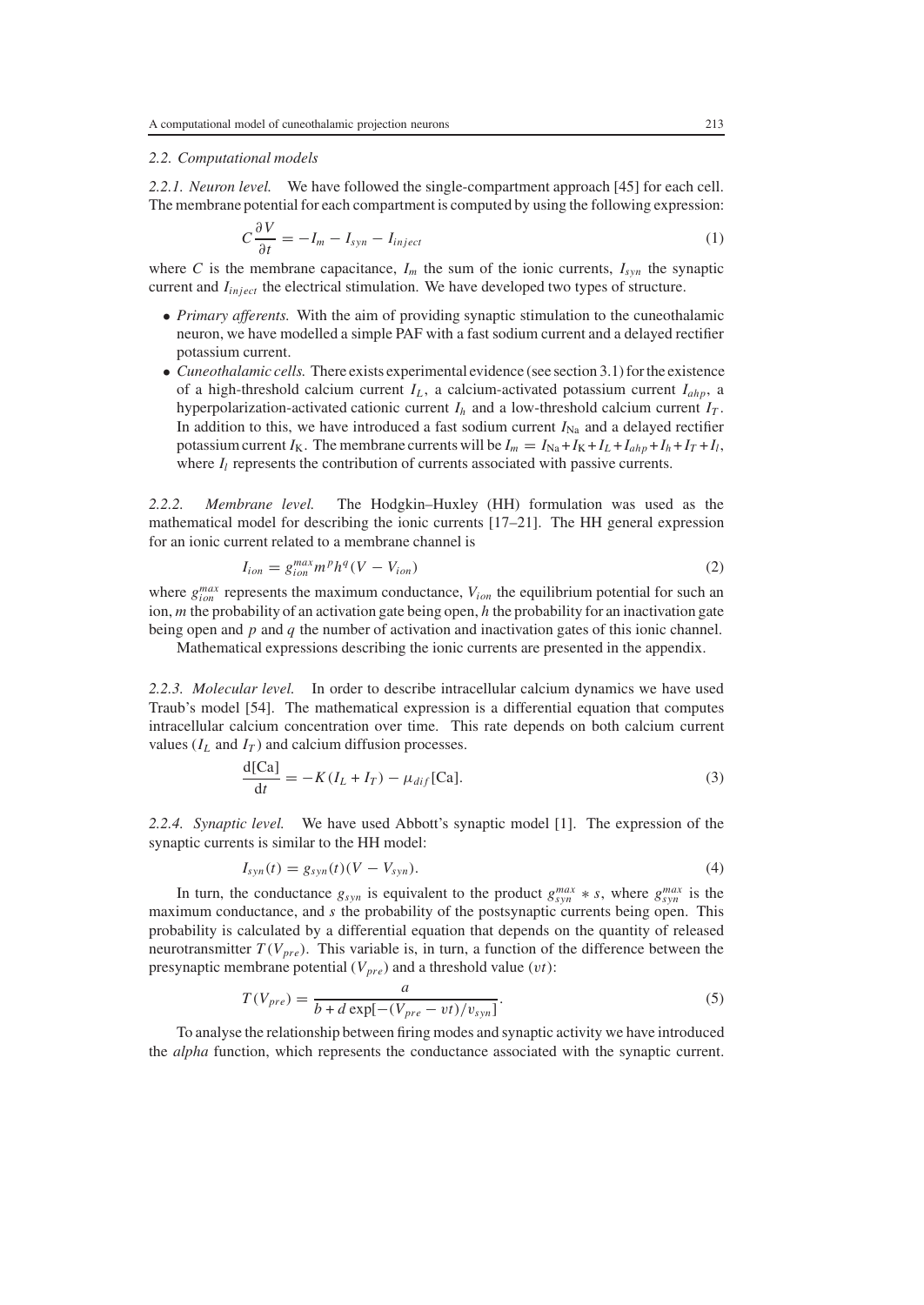**Table 1.** Ionic current parameters for cuneothalamic projection neurons: maximum conductances and equilibrium potentials.

|                      | $I_{\rm Na}$ | $I_{\rm K}$ | $I_L$ | $I_T$ | $I_{ahp}$ | $I_h$ |       |
|----------------------|--------------|-------------|-------|-------|-----------|-------|-------|
| $g_{ion}^{max}$ (nS) | - 10         | 2.5 0.01    |       | 0.1   | 1.2       | 0.05  | 0.001 |
| $V_{ion}$ (mV) 40    |              | $-70$ 100   |       | 100   | $-70$     | $-43$ | $-62$ |

**Table 2.** General parameters for cuneothalamic projection neurons.

| C       |                                                                                  | $g_S^{max}$ |  | $v_{t}$                       |  |
|---------|----------------------------------------------------------------------------------|-------------|--|-------------------------------|--|
|         | (nF) $(M\Omega)$ $(nA^{-1} mseg^{-1})$ $\mu_{dif}$ $(nS)$ a b d $(mV)$ $v_{syn}$ |             |  |                               |  |
| 0.07 50 | 0.05                                                                             | $\sim$ 3    |  | $1 \quad 1 \quad 1 \quad -30$ |  |

This function determines the shape of the postsynaptic potential generated after appropriate stimulation [26]. The mathematical expression is

$$
g_{syn}(t) = g_{sin}^{max} \frac{t - t'}{\tau} \exp\left(-\frac{t - t' - \tau}{\tau}\right)
$$
(6)

where  $g_{\sin}^{max}$  is a constant, *t'* the initial time and  $\tau$  the time constant. The synaptic conductance value will be zero if the presynaptic potential is less than a certain threshold and it will be equal to the *alpha* function above such a threshold.

*2.2.5. Model parameters.* Maximum conductances and equilibrium potentials for each ionic current are shown in table 1. Conductance values have been adjusted to reproduce current injection experiments (see section 3.1). These values have been tested by comparison of simulations and experiments under three different situations (see section 3.2): spontaneous activity, sustained electrical stimulation and synaptic stimulation. In table 2 values related to the passive properties of cuneothalamic neurons, intracellular calcium dynamics for the Traub model and synaptic currents following the Abbott model are also shown.

# *2.3. Computational tools*

We have chosen two popular neurosimulators: *XPP* and *neuron*. The *XPP* (*Xwindows PhasePlane*), developed by Ermentrout [12], was used to test the ionic currents and to produce most of the results shown in this paper. Due to the stiffness of the model, the Gear adaptive numerical method [14] was finally selected. With this integration scheme we had to reach a tolerance value that guarantees stability as well as avoiding large-scale deviations between numerical and algebraic solutions.

*Neuron*, developed by Hines and Moore, offers tools for implementing realistic models of neurons and circuits [16]. By default, the simulator uses the Hines integration method, an optimized algorithm that combines the benefits of both Crank–Nicholson and Euler methods.

*XPP* simulations were carried out on a *Sun Sparcstation20* workstation and *neuron* simulations on a PC with a 600 MHz AMD K7 processor.

# **3. Results**

This section is organized in three subsections: ionic currents, validation and prediction. In the first one we present the current-injection experiments [5] that: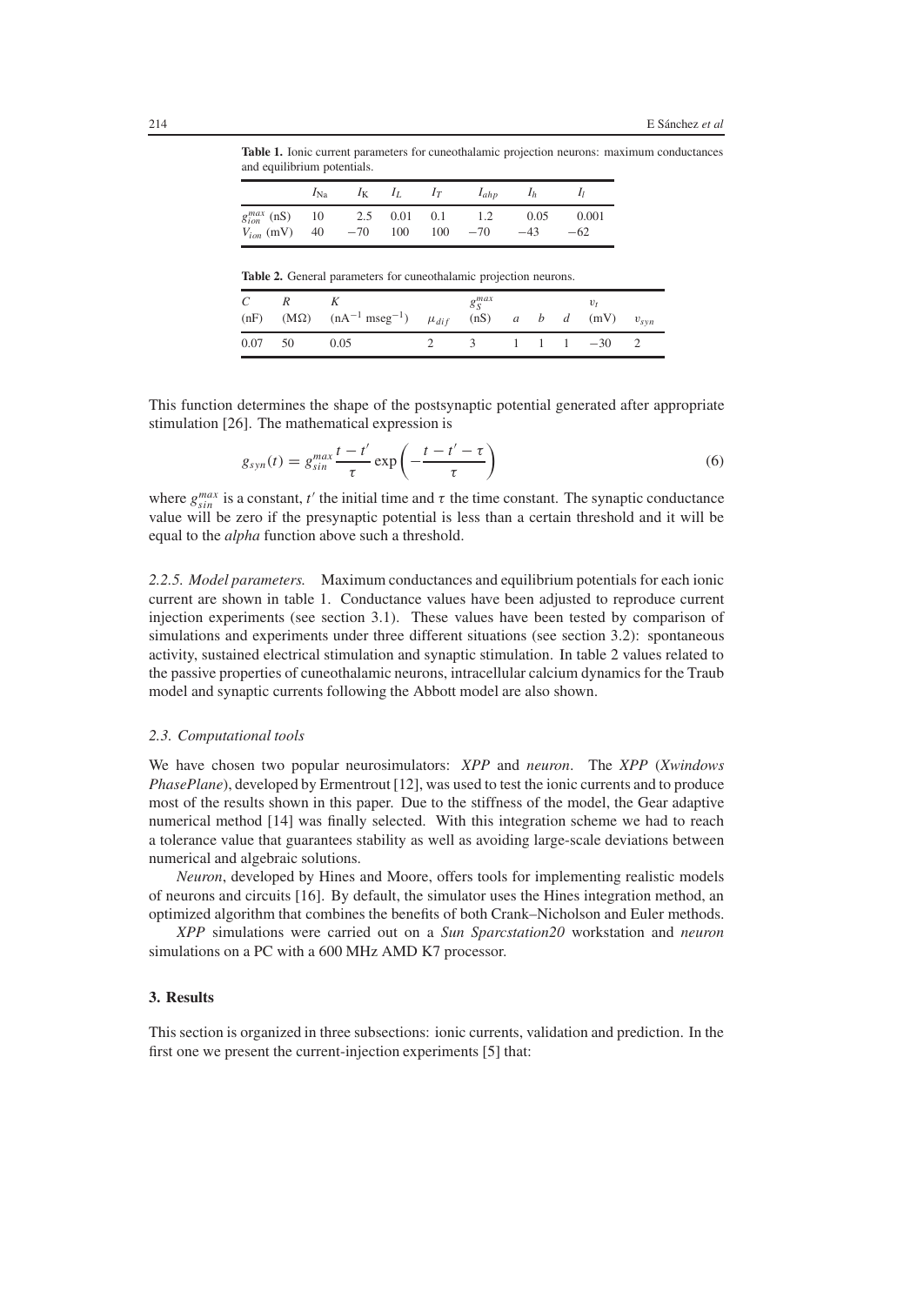

**Figure 1.** Response of cuneothalamic projection cells to membrane polarization. Hyperpolarization from rest (−55 mV) induces bursting activity with two to four spikes per burst. Depolarization from rest generates tonic activity with a fast post-spike hyperpolarization.

- (1) provide evidence for the ionic currents and
- (2) were used to tune the model with the experimental data.

Afterwards the model is validated with neuronal activity recorded *in vivo*, in anaesthetized cats, under three different experimental protocols [4, 5, 33, 38, 39]. Finally, computer simulations are shown that predict both neuronal behaviour in the case of transition from sleep to wakefulness, and firing modes in simulated wake conditions under excitatory/inhibitory synaptic stimulation.

#### *3.1. Ionic currents*

Intracellular current injection in the cuneothalamic projection neuron demonstrates different neuronal activity between hyperpolarized and depolarized membrane levels. Figure 1 shows that hyperpolarization from rest (−55 mV for this cell) induces slow potentials that generate bursts of conventional spikes. On the other hand, depolarization from rest induces single-spike activity with a post-spike hyperpolarization. These findings suggest that distinct underlying ionic currents are activated at different membrane potentials.

Figure 2(A) illustrates in detail what happens when hyperpolarization current pulses of 300 ms duration are applied. The pulse uncovers a depolarizing sag, which increases with current amplitude (−0.5 nA). This phenomenon points to a hyperpolarization-activated cationic current,  $I_h$ , which depolarizes the neuron after a certain degree of hyperpolarization is achieved. At the end of the greater hyperpolarization pulse, the neuron generates a slow rebound potential that induces a burst of two sodium spikes. This excitatory rebound is presumably due to a low-threshold calcium current,  $I_T$ . Figure 2(B) illustrates the behaviour of the cuneothalamic neuron model. Dynamics of both  $I_h$  and  $I_T$  currents are shown in figures  $2(C)$ and (D). At the beginning of the hyperpolarizing pulse  $I<sub>h</sub>$  is activated, thus impeding a deeper hyperpolarization, and  $I_T$  is also de-inactivated. When the pulse ends, the  $I_T$  currents are activated, which raises the membrane potential until the  $I_{\text{Na}}$  threshold is reached. Thereafter a burst of spikes appears in the same manner as it is observed in real neurons.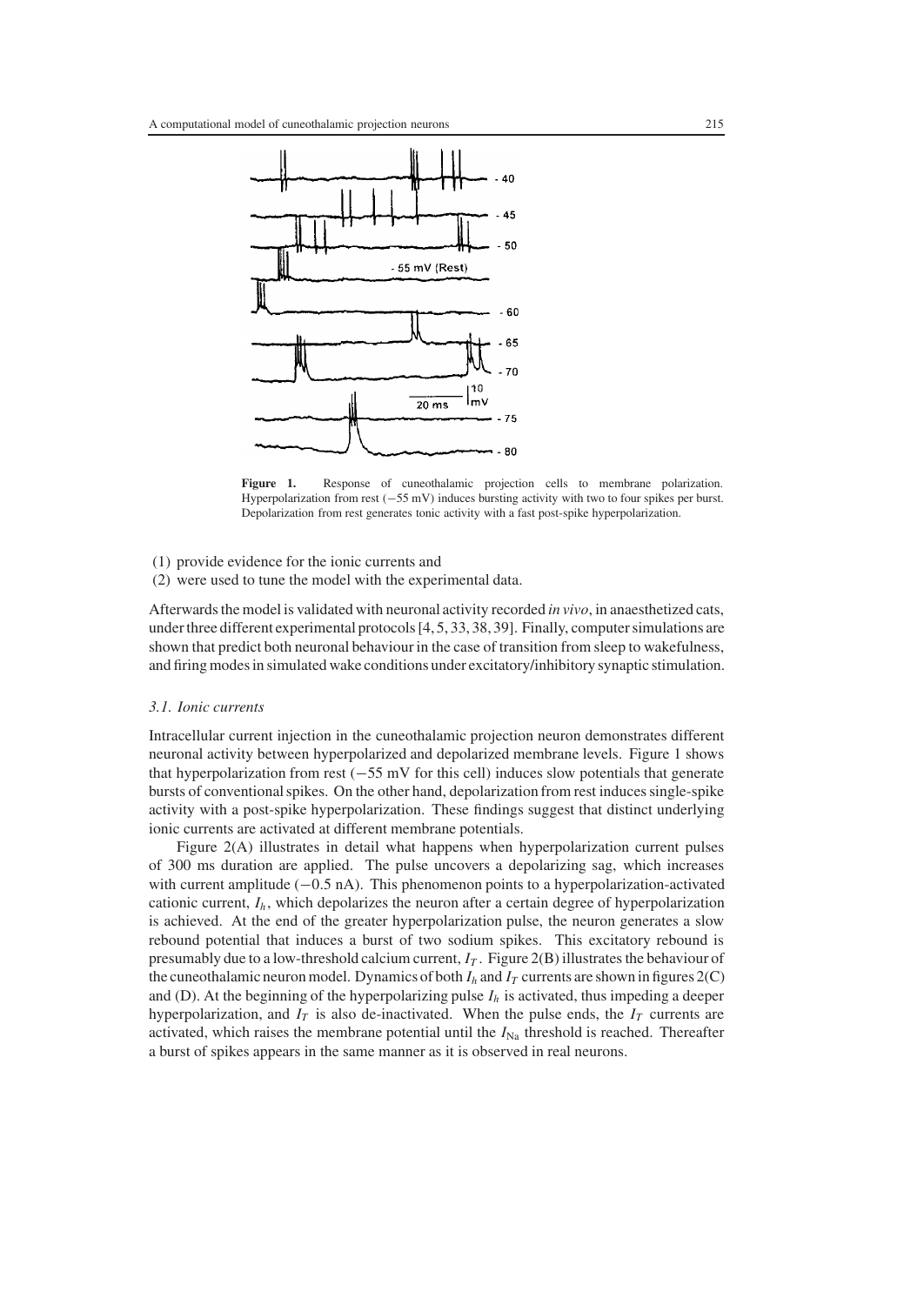

Figure 2. Experimental (A) and simulated response (B)–(D) to hyperpolarizing current pulses. The cell shows a depolarizing sag (A), also reproduced in the simulations (B), which is presumably generated by a *Ih* current (C), that increases in amplitude with the current pulse. When the pulse ceases, a rebound potential appears, probably induced by the activation of a  $I_T$  current (D) (previously de-inactivated at the beginning of the pulse), that induces bursting activity.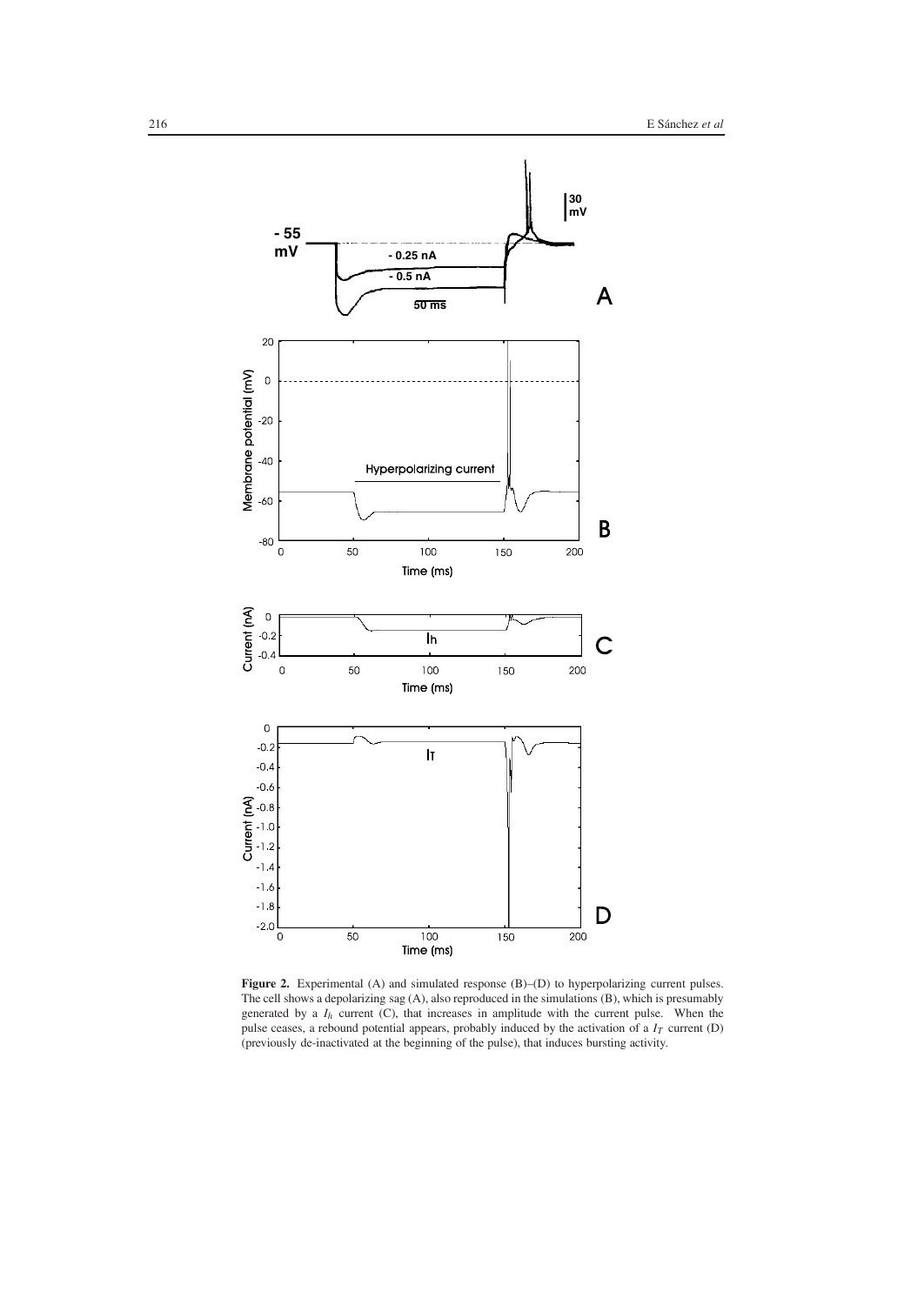|                | Description                                 | Activated by             | Function                            | References               |
|----------------|---------------------------------------------|--------------------------|-------------------------------------|--------------------------|
| $I_{\rm Na}$   | <b>Fast and transient</b><br>sodium current | Depolarization           | Generates action<br>potentials      | [22]                     |
| Iκ             | Delayed rectifier<br>potassium current      | Depolarization           | Repolarizes                         | [41]                     |
| Iτ.            | High-threshold<br>calcium current           | Depolarization           | Introduces calcium                  | [29]                     |
| Iт             | Low-threshold<br>calcium-current            | Depolarization           | Introduces calcium                  | [9]<br>$\left[55\right]$ |
| $I_{ahp}$      | Potassium<br>current                        | Intracellular<br>calcium | Repolarizes when<br>calcium is high | [56]                     |
| I <sub>h</sub> | Cation<br>current                           | Hyperpolarization        | Controls frequency                  | [42, 49]                 |

**Table 3.** Description of ionic currents used in the projection neuron simulations.

Post-spike hyperpolarizations during spontaneous activity are another interesting feature of cuneothalamic neurons (figure 3). This behaviour can be explained by the activation of a special type of potassium current that would repolarize the cell. As shown in figure  $3(A)$ , the magnitude of that hyperpolarization increases with bursting. During bursting, a calciumdependent mechanism, consisting of a high-threshold calcium current,  $I_L$ , and a calciumdependent potassium current, *Iahp*, is probably involved. *IL* would introduce calcium into the cell during bursting and *Iahp* would control the post-spike hyperpolarization. Figure 3(B) shows the behaviour of our model in which the ionic current parameters were adjusted to reproduce the observed activity. Ionic current activity is shown in figure  $3(C)$ . When two spikes per burst appear, *Iahp* shows a peak of activity which explains the increased hyperpolarization.

In conclusion, current injection experiments provide evidence for the existence of a set of ionic currents responsible for the behaviour illustrated in figure 1. These currents, whose features are summarized in table 3, were used in the construction of the computational model of the cuneothalamic neurons.

#### *3.2. Validation*

*3.2.1. Spontaneous activity* Figure 4(A) shows the spontaneous activity recorded from a slow adapting cuneothalamic neuron. The oscillatory bursting activity had the following salient features:

- (1) the action potentials were grouped together with an intra-burst frequency of up to 1000 Hz,
- (2) each burst consisted of two to five spikes,
- (3) the resting membrane potential varied between −60 and −65 mV,
- (4) the action potentials reached peaks of 0–20 mV, and
- (5) the inter-burst interval varied between 60 and 2 Hz.

The spontaneous activity of the model is shown in figure 4(B). The membrane potential has an oscillatory pattern with three to four action potentials per burst. The baseline is situated at −63 mV, the inter-burst interval is 20 ms and the peak potentials vary between 8 and 11 mV, with all these values being in the same range as the experimental ones.

The dynamics of the salient ionic currents are shown in figures 4(C) and (D). The lowthreshold calcium current induces bursting activity by activating the  $I_{\text{Na}}$  current. Each action potential activates  $I_L$ , thus introducing calcium inside the cell. On each burst, the amount of intracellular calcium increases as more spikes are generated. This trend finalizes when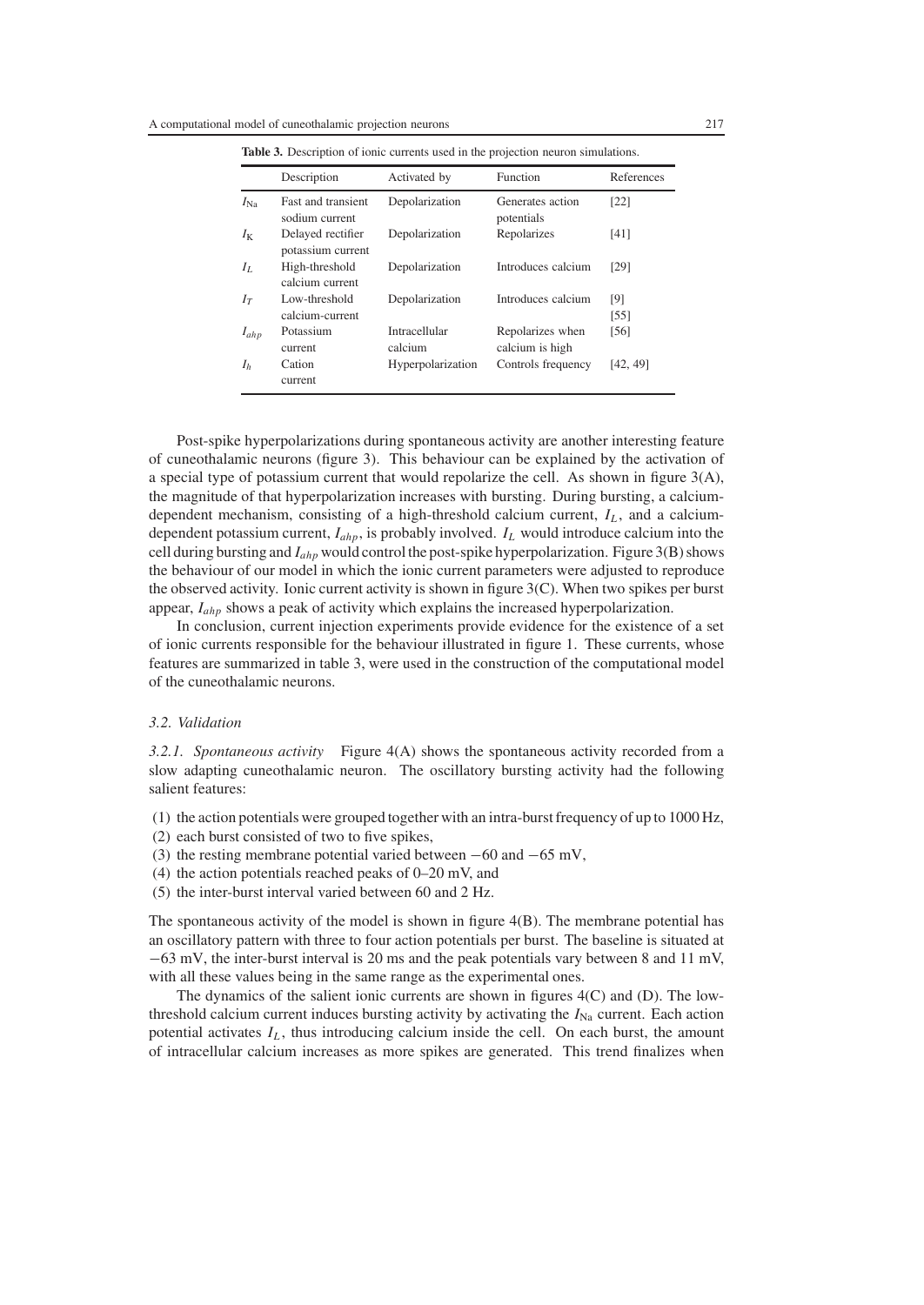

**Figure 3.** Post-spike hyperpolarization depends on the number of spikes per burst. The neuron illustrated in (A) shows a post-spike hyperpolarization that increases with bursting. In (B) computer simulations reproduce this firing pattern. A calcium-dependent potassium current, *Iahp*, and a lowthreshold calcium current,  $I_L$ , are proposed to explain this activity (C).

the amount of intracellular calcium reaches a value that is sufficiently high to activate *Iahp*. This current, in cooperation with  $I_K$  (delayed rectifier), is responsible for repolarizing and hyperpolarizing the membrane potential, thus terminating the burst. The hyperpolarization activates  $I_h$  and de-inactivates  $I_T$ , thus leading, at the end of the hyperpolarization, to the activation of  $I_T$ . After that, the activity pattern continues on and a new burst begins. The elimination of calcium is mediated by diffusion processes, like sodium–calcium pumps, that expel it to the extracellular medium.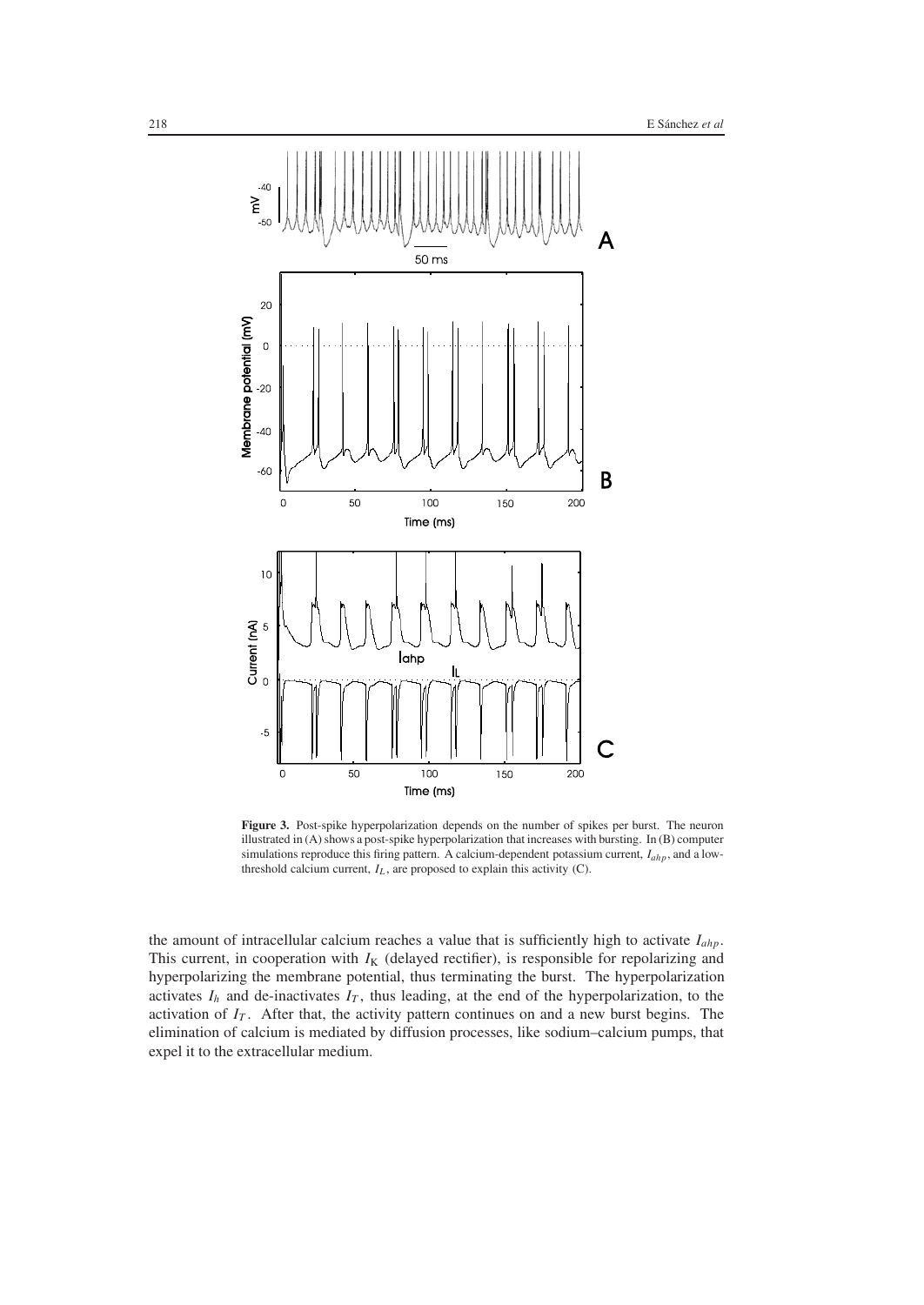

**Figure 4.** Experimental and simulated behaviour of spontaneous neuronal activity. Intracellular recordings obtained *in vivo* show a bursting oscillatory mode observed during spontaneous activity (A). Simulated membrane potential (B). High-threshold  $(I_L)$  and low-threshold  $(I_T)$ calcium currents (C). Calcium-dependent potassium current (*Iahp*) and hyperpolarization-activated cationic current  $(I_h)$  (D).

*3.2.2. Response to current pulses.* Under intracellular injection of positive current pulses of 0.2 nA the cuneothalamic neuron changes to tonic activity (figure  $5(A)$ ). It is shown that:

- (1) as the cell is depolarized, the oscillatory bursting behaviour is replaced by tonic firing during the stimulation period,
- (2) the membrane potential rises between 5 and 10 mV,
- (3) the action potential peak is similar to what was seen during the bursting mode, and
- (4) a hyperpolarization appears after the elimination of the current pulse.

In the tonic mode, not all currents participate actively in the generation of the membrane potential. Either injection of positive current pulses (figure 5(A)) or receptive field stimulation (see section 3.2.3) establish a sufficiently depolarized membrane potential to impede the significant activation of  $I_h$  as well as of  $I_T$ . These currents require hyperpolarization, to activate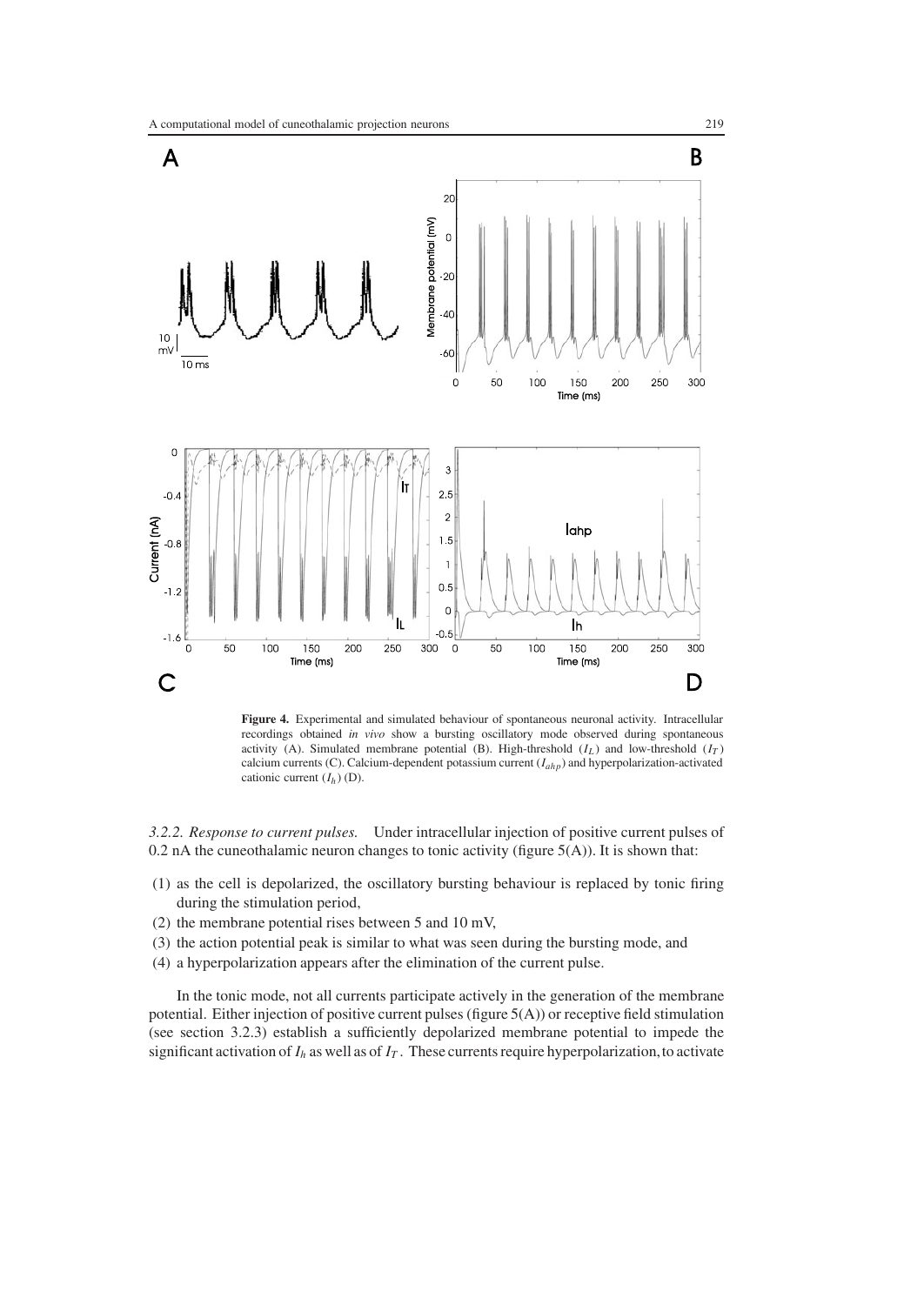

**Figure 5.** Experimental and simulated responses to depolarizing current pulses. Intracellular recordings show a single-spike tonic mode (A). Simulated membrane potential (B). High-threshold  $(I_L)$  and low-threshold  $(I_T)$  calcium currents (C). Calcium-dependent potassium current  $(I_{ahp})$  and hyperpolarization-activated cationic current (*Ih* ) (D).

 $I_h$  and de-inactivate  $I_T$ , as well as a subsequent depolarization from sufficiently negative levels of potential, to activate  $I_T$ , neither of which is ever attained under membrane depolarization.

Figure 5(B) shows the membrane potential for the computational model. It rises 8 mV in response to 1 nA current injection. The spike generation rate is similar to that of the bursting mode, and is determined by the activity of  $I_{\text{Na}}$ ,  $I_{\text{K}}$  and  $I_{\text{L}}$ .  $I_{\text{L}}$  shows a similar behaviour as during the bursting mode, but  $I_T$  diminishes notably (figure 5(C)).  $I_{ahp}$  is incremented with respect to the bursting mode (figure 5(D)), due to a greater calcium input. The accumulation of calcium establishes high values of *Iahp*, but it does not succeed in forcing hyperpolarization as the current pulse impedes it. As a result the neuron continues responding to the current pulse in a practically indefinite manner. The tonic mode only comes to an end when the current pulse is removed, and *Iahp*, which has been forced to increment its activity, hyperpolarizes the membrane more than is usually seen during the bursting mode.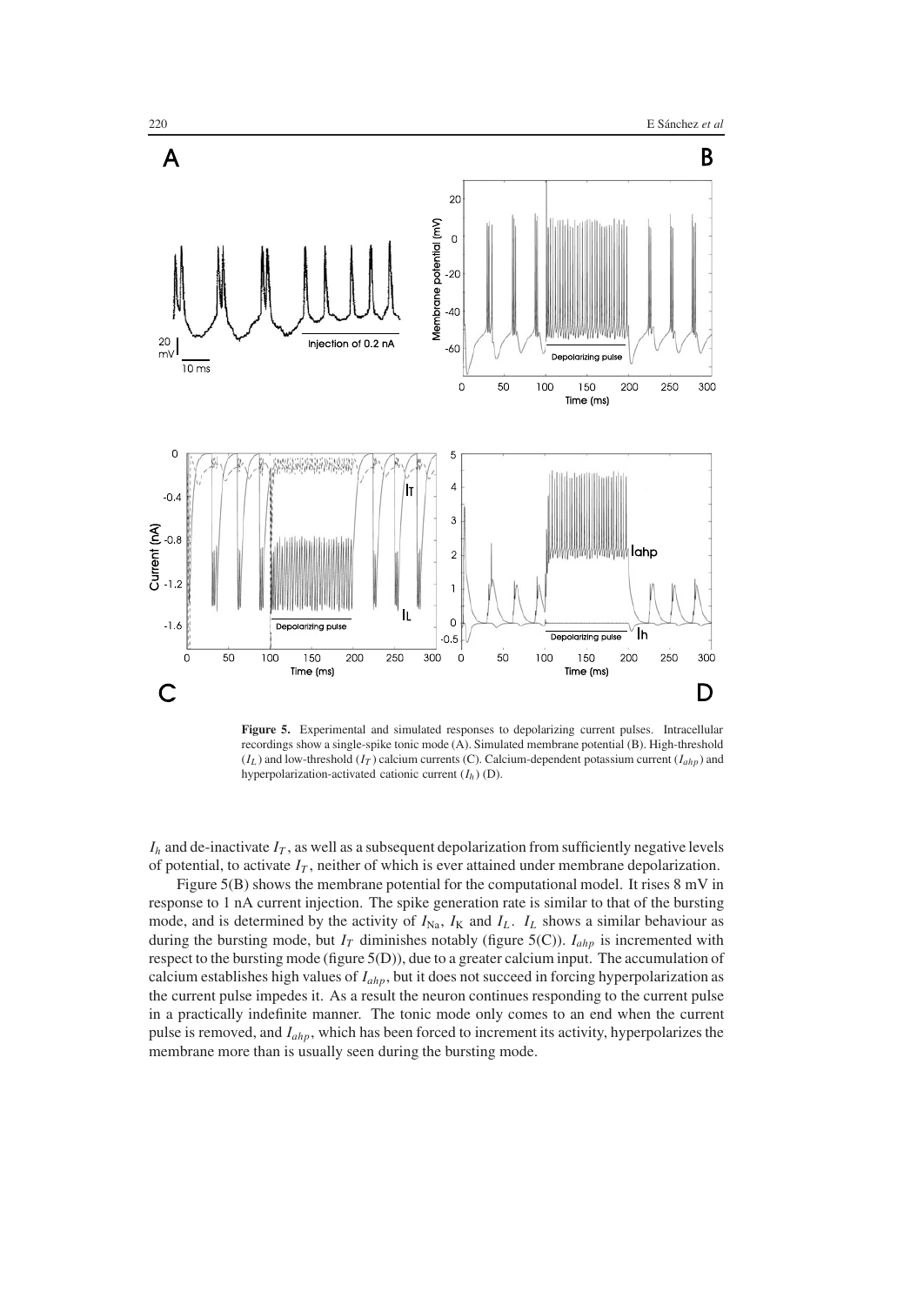

**Figure 6.** Experimental and simulated responses to synaptic excitation. Single-spike tonic mode observed to 70 ms synaptic excitation (A). Simulated membrane potential (B). High-threshold  $(I_L)$  and low-threshold  $(I_T)$  calcium currents (C). Calcium-dependent potassium current  $(I_{ahp})$  and hyperpolarization-activated cationic current (*Ih* ) (D).

*3.2.3. Response to synaptic input.* Synaptic stimulation *in vivo* shows very similar behaviour (figure  $6(A)$ ) to that shown with current pulses. In order to generate synaptic input at a computational simulation level, we have implemented a simple afferent fibre with sodium and potassium currents. Figure 6(B) shows the model behaviour in response to an input at a frequency of 200 Hz. The appearance of the tonic mode is very similar to the one seen in the previous section. However, some details with regard to *IL* and *Iahp* should be pointed out. In the tonic mode the former has a greater decrease between spikes than with current pulses. The reason for this lies in the fact that we are simulating synaptic stimulation by means of a single synapse, and therefore there are silent intervals between postsynaptic potentials in which the neuron is not being stimulated.

Regarding the calcium-dependent potassium current, a more staggered increase of *Iahp* is observed because the inflow of calcium during synaptic stimulation is less sharp than during current injection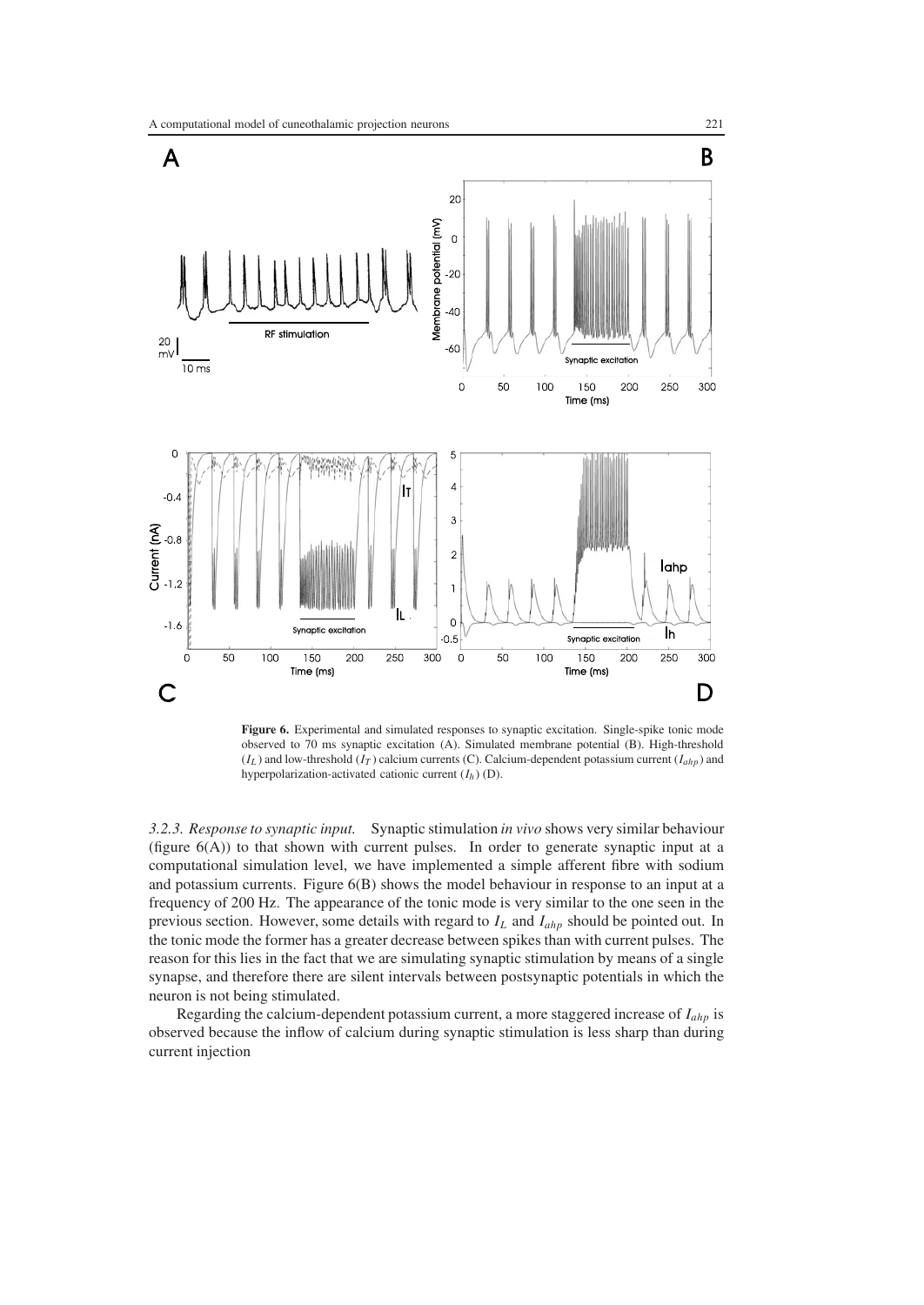# *3.3. Prediction*

The cuneothalamic model was matched in section 3.2 against experimental data recorded in anaesthetized cats. Under these conditions, the observed oscillatory bursting behaviour is the basic firing pattern associated with the sleep state. Now we question the model for wakefulness: which mechanisms can drive the transition from sleep to wakefulness? Which firing modes, in wake conditions, could be observed under different synaptic input?

*3.3.1. Transition from sleep to wakefulness.* In the thalamus, the activation of cholinergic and noradrenergic neurons of the brainstem produces a prolonged depolarization of thalamocortical cells [52]. The underlying mechanisms involve, among other things, the activation of muscarinic receptors by acetylcholine, and  $\alpha_1$ -adrenoreceptors by noradrenaline, which reduce the activity of  $K^+$  conductance. In the CN, afferents from the brain stem [50] and/or from the cerebral cortex [39] could induce similar effects and be in charge of inducing the transition from sleep to wakefulness. Therefore, we have simulated the effect of those afferents by blocking, in our model, the *Iahp* current. Figure 7(A1) shows that the number of action potentials increased significantly and the membrane did not hyperpolarize. The bursting discharge is again obtained as soon as the *Iahp* current is unblocked. The *IL* current, which has no inactivation gates, not only remains activated during the *Iahp* current blockade, but also increases (figure 7(A2)). Sleep–wakefulness transition could also be triggered by prolonged depolarization driven either by a sustained cutaneous stimulation or by cortical excitatory descendant fibres. The depolarization could set a membrane potential in which significant activation of  $I_h$  as well as of  $I_T$  is impeded. We have simulated the prolonged depolarization during sleep (bursting oscillatory) (figure  $7(B)$ ). As a result the membrane potential baseline rises significantly and a single-spike tonic behaviour appears. Therefore it seems that the cuneothalamic cell is ready to reach the wake state through different driven mechanisms: some based on a direct effect on ionic channels and others based on a global effect involving a change in the membrane potential.

*3.3.2. Firing modes and synaptic activity.* The dependence between firing modes and synaptic activity is a main issue in the study of cuneothalamic neurons in order to predict their behaviour when embedded in the cuneate circuitry. For this study we have implemented our model in *neuron* and used the *alpha* function to manipulate three meaningful parameters: the time constant,  $\tau$ , the magnitude of the postsynaptic potential,  $g_{sin}^{max}$ , and the synaptic reversal potential,  $V_{syn}$ .

First we have focused on excitatory synapses ( $V_{syn} = 0$  mV). If the magnitude of the synapse is sufficiently high,  $g_{sin}^{max} = 0.03$  mS, and the time constant has a moderate value,  $\tau = 4$  ms, the model generates a train of single spikes (figure 8(A)). This configuration could correspond, for example, to connections established by afferent inputs. These synapses have been reported to be robust enough to ensure the transmission of cutaneous information [2]. On the other hand, if the magnitude of the synapse is decreased,  $g_{\text{sin}}^{\text{max}} = 0.005 \text{ mS}$ , and the time constant is sufficiently high,  $\tau = 16$  ms, the synaptic stimulation would generate a membrane depolarization without spikes (figure 8(B)). This kind of stimulation would increase the probability of firing for further incoming stimuli. In the discussion we will deal with the possible functional role of this neuronal response.

The inhibitory synapses were modelled with  $V_{syn}$  in the range between  $-60$  and  $-90$  mV. The neuron response is totally different depending on the value of *Vsyn*. For weak inhibition,  $V_{syn}$  between  $-60$  and  $-75$  mV, the membrane is hyperpolarized and a silent response is observed (figure 9(A)). For deeper inhibition,*Vsyn* between −75 and −90mV, the membrane is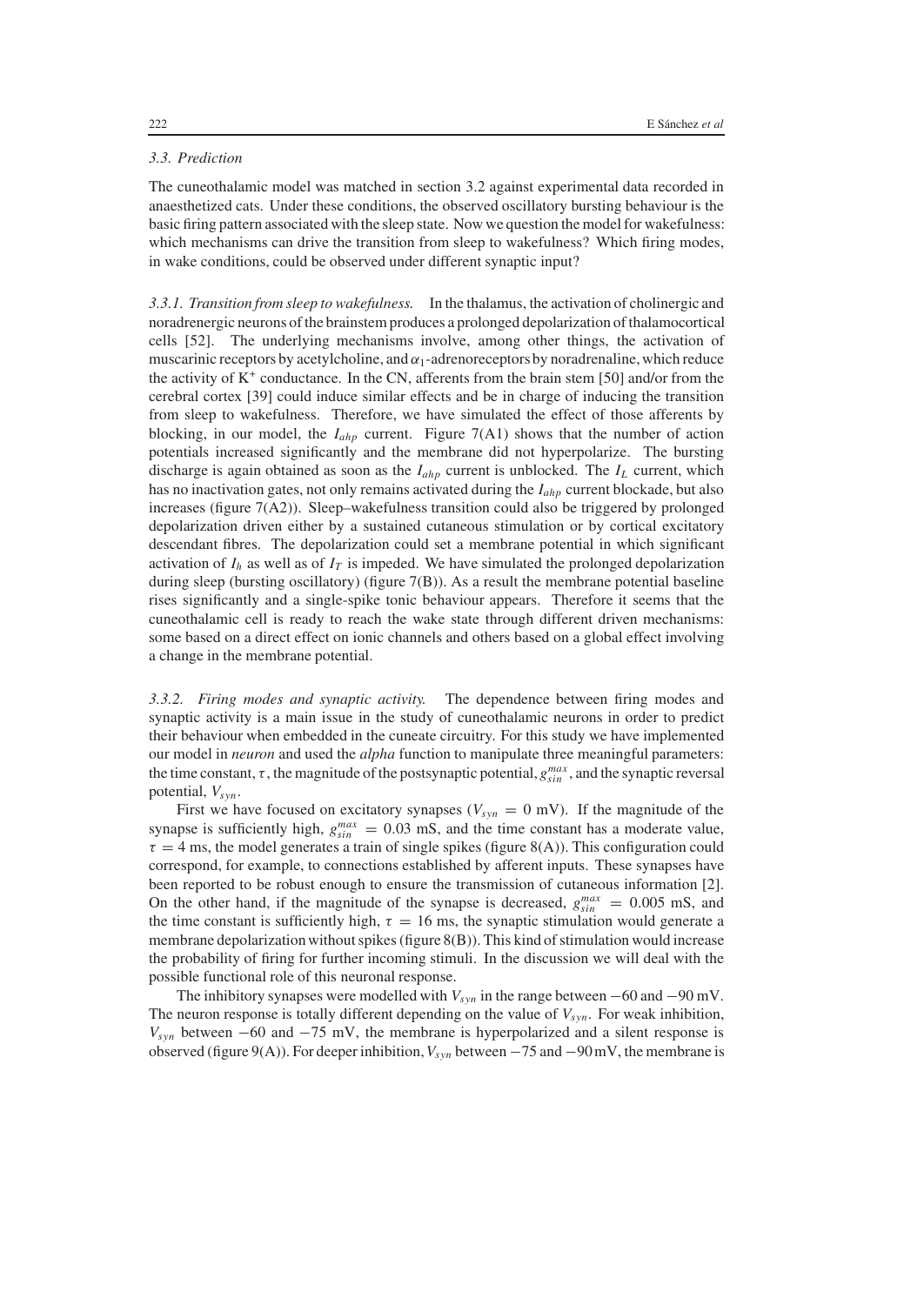

**Figure 7.** Transition mechanisms from sleep to wakefulness. The *Iahp* current finalizes the bursting activity. After *Iahp* blockade the generation of action potentials increases significantly (A1). *IT* decreases notably during *Iahp* blockade due to the absence of membrane hyperpolarization (A2). A prolonged depolarization driven by cutaneous and/or cortical afferents also abolishes the oscillatory bursting activity.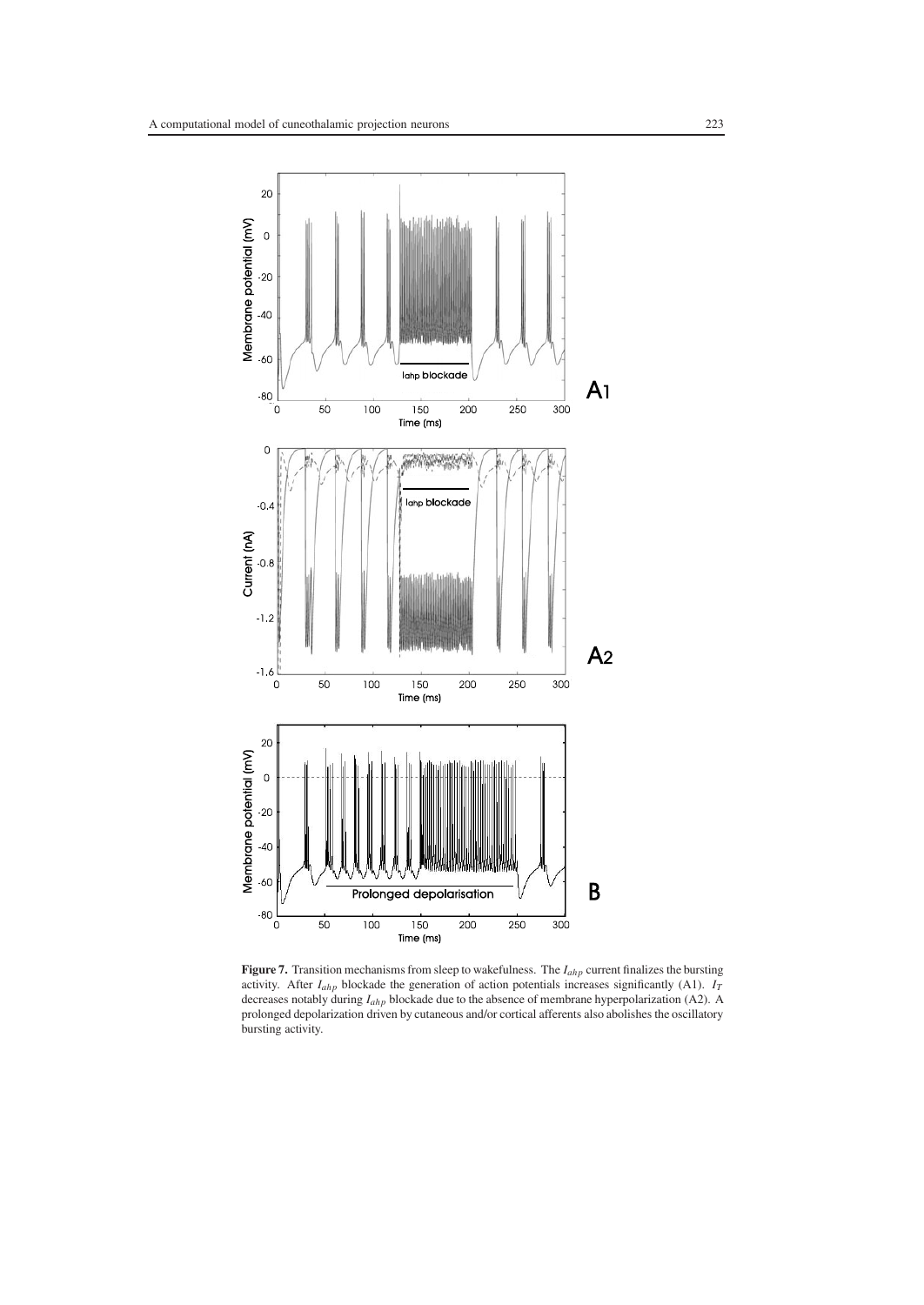

**Figure 8.** Effect of synaptic excitation. Excitatory synapses with high synaptic magnitudes and moderate time constants induce a train of single spikes (A). Low synaptic magnitudes and high time constants depolarize the membrane without generating spikes (B).

also hyperpolarized but there appears a burst of spikes at the end of the stimulation (figure 9(B)). This result can be explained by considering the activation of both  $I_h$  and  $I_T$ . The generation of two different responses depending on the synaptic reversal potential points to the existence of two types of inhibitory mechanism in the CN. We have forced our model to show both responses with only one synaptic type and we got either a silent or a burst response. Again, we will deal in the discussion section with the meaning of these results.

# **4. Discussion**

# *4.1. Firing modes and physiological mechanisms in the cuneate*

Firing modes depend primarily on the general brain state, synaptic activity and intrinsic properties. There are two well established brain states, sleep and wakefulness, which determine the activity pattern of the overall brain and have a decisive impact on neuronal behaviour [40, 52]. In each state, synaptic activity defines the inputs at the level of single neurons. Inputs can be categorized as (1) afferent/sensory signals and (2) modulatory signals. The later set up the membrane level and therefore determine the ionic currents to be activated by afferent/sensory inputs. In what follows we discuss the dependence between firing modes, general brain states and synaptic activity in the CN.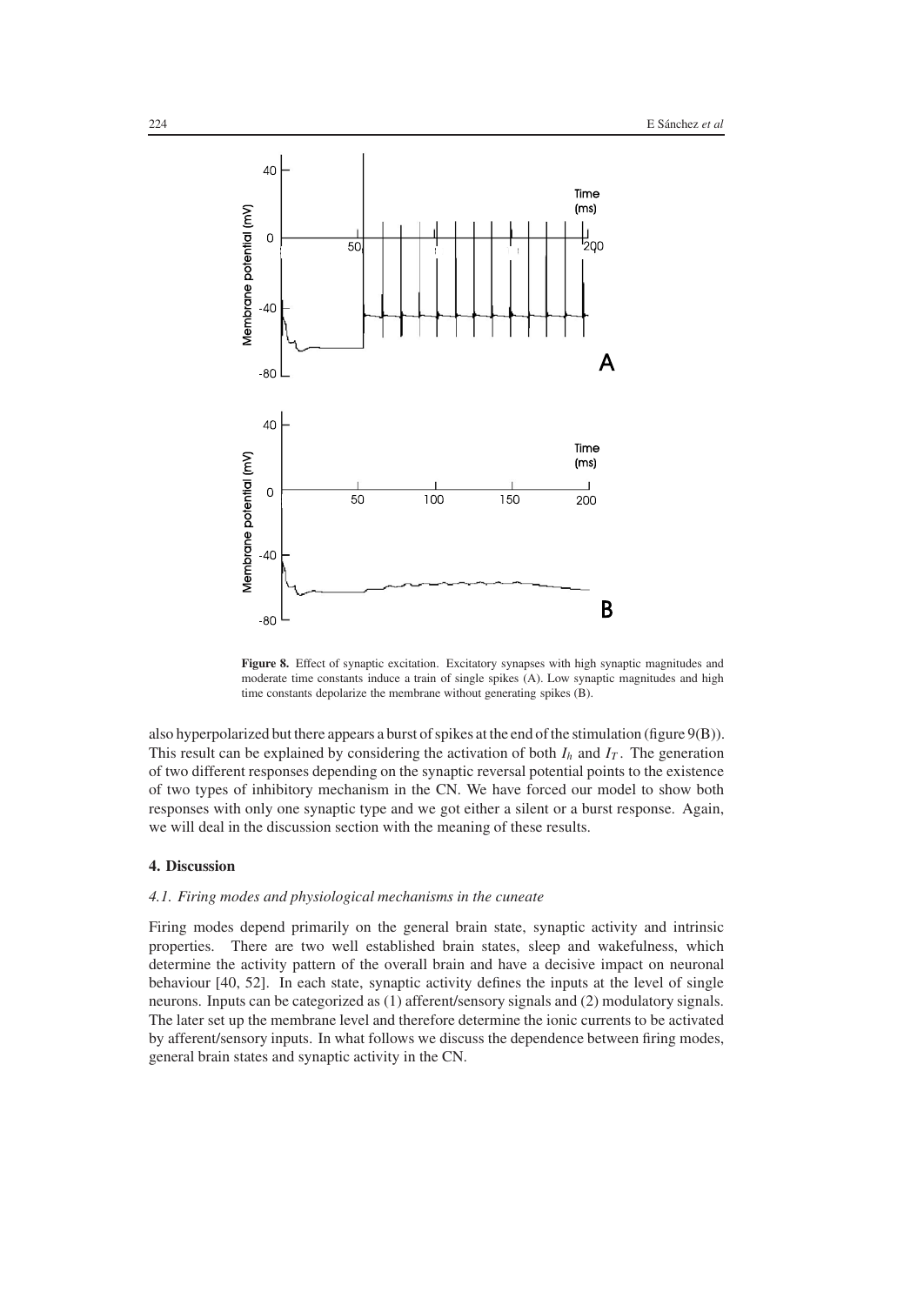

**Figure 9.** Effect of synaptic inhibition. Inhibitory synapses with  $V_{syn} = -70$  mV do not elicit rebound-propagated responses in the cuneothalamic cell (A). Setting  $V_{syn}$  to −90 mV induces a greater hyperpolarization, activating low-threshold currents that induce bursting-rebound discharges.

*4.1.1. Sleep state.* The experimental data reported here were recorded in anaesthetized cats, thus mimicking sleep conditions. Sleep is mainly characterized by the synchronization of large populations of neurons, which force an oscillatory behaviour at the single-neuronal level. In the cuneate, the oscillations present a bursting pattern (see figure  $4(A)$ ) that is generated if the following conditions are fulfilled: (1) a sufficient hyperpolarized membrane level and (2) an appropriate set of ionic currents  $(I_h, I_T, I_L$  and  $I_{ahp}$ ). The first point is supported by experimental evidence (see figure 1) and was needed when tuning the computational model. The second point was indicated by intracellular experiments and found to be required in the model in order to reproduce the experimental results (see figures 2 and 3). In this scenario, synaptic activity seems to play a fundamental role to modulate the frequency of the bursting pattern and produce slow waves, typically found during deep sleep.

*4.1.2. Wake state.* Once the model had been tuned with data recorded during anaesthesia, we used it to predict behaviour during wakefulness. First, we simulated the transition from sleep to wake state by raising the membrane potential to a level in which only high-threshold currents could be activated. There could be two main triggering signals: internal and external. The former could be generated from the brain stem modulating the neuronal cuneothalamic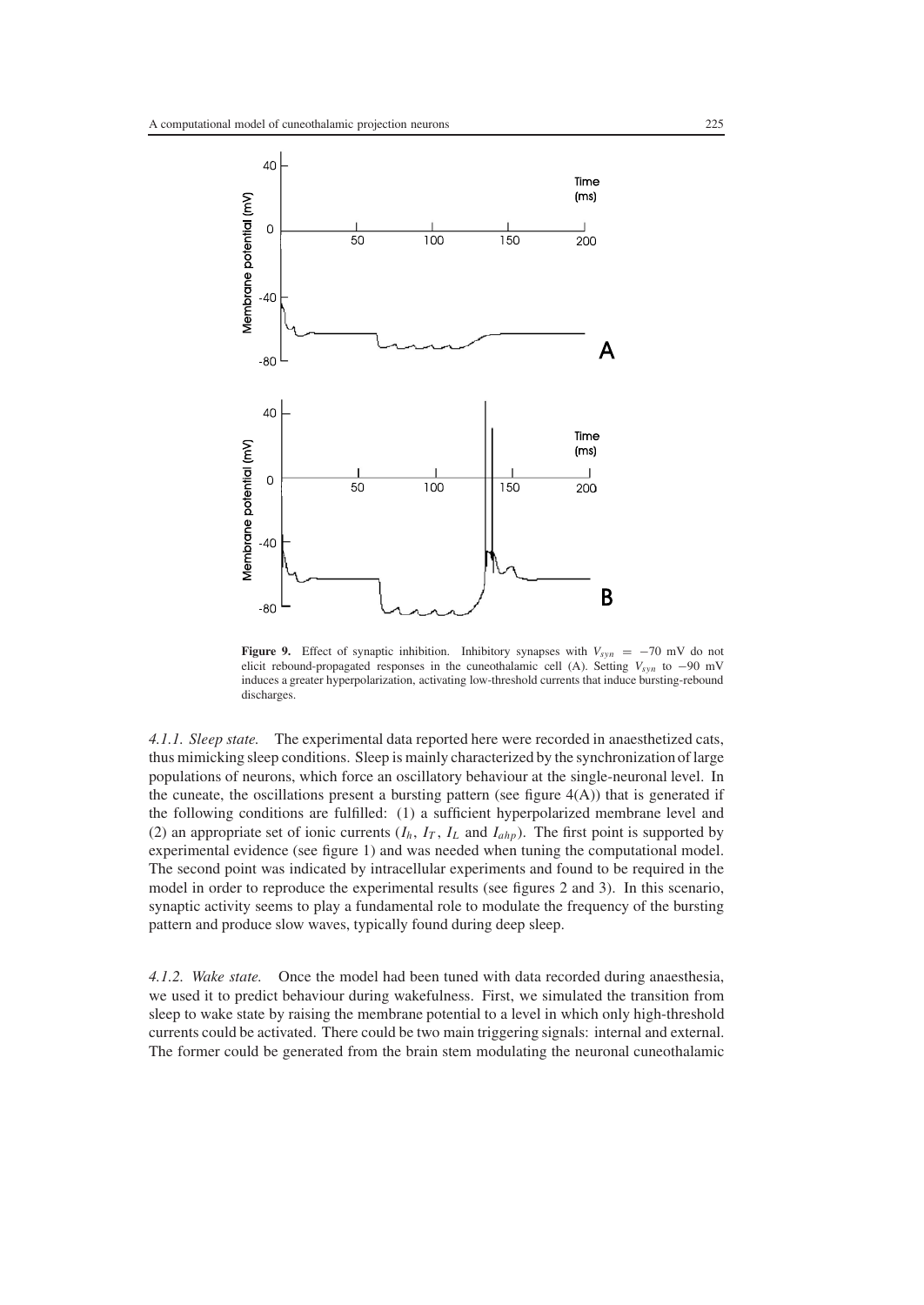ionic current dynamics, such as the *Iahp* current. The later could involve cutaneous and/or cortical input to provide prolonged excitation to trigger the transition.

The results in section 3.3 show the relationship between firing modes in the wake state and synaptic configuration. Now we will discuss the relationship between these synaptic configurations and the cuneate network.

- *Afferent excitation*. Cutaneous stimulation induces synaptic excitation on cuneothalamic cells [6]. These synapses are robust enough [2] to ensure the generation of action potentials and the transmission of incoming signals. When these synaptic conditions were introduced in the model (high synaptic magnitudes and moderate time constants), spike trains were generated. The model predicts that there can be a 1:1 ratio between input–output spikes. This ratio is maintained up to 500 Hz of stimulating frequency (not shown).
- *Afferent inhibition*. Canedo and Aguilar [6] have reported experimental evidence for the existence of centre-surround receptive fields in the CN. The surround inhibition could be in charge of impeding the generation of postsynaptic potentials to avoid the transmission of information if afferent excitation is not strong enough. If the inhibitory synapse is modelled with  $V_{syn} = -75$  mV, weak inhibition, a silent response after stimulation is observed in the model. On the other hand, surround inhibition could play a role in detecting dynamic stimuli. This would mean that the stimulus could induce inhibition–excitation sequences during its motion. Deep inhibitions, with  $V_{syn} = -90$  mV, generate bursting (see figure 9) that could signal the detection of dynamic stimuli. This interpretation would reinforce a recent trend that considers bursting as an important codification pattern [31].
- *Recurrent excitation/inhibition*. Lemniscal stimulation has revealed both excitatory and inhibitory recurrent effects [7]. Excitatory connections, for instance, can be in charge of depolarizing the cell, thus facilitating neuronal responses. This mechanism has been postulated to help the synchronization of neighbouring cells [7], and can be explained by synapses with moderate synaptic strength on membranes and high time constants (see figure 8). Inhibitory connections, on the other hand, could block the response of other cuneothalamic cells and therefore might be associated with weak inhibitory input  $(V_{syn} = -75$  mV).
- *Cortical inhibition*. Corticospinal collaterals and corticocuneate fibres also make synaptic contact with cuneate neurons [4]. One of their possible effects is to inhibit cuneothalamic neurons. There are several possible interpretations for this inhibition: (1) tonic inhibition, (2) attention signal and (3) prediction signal. The first one could be related to weak inhibition,  $V_{syn} = -75$  mV, and be in charge of suppressing signals not relevant to the cortex at any given time. The second one could be a signal generated by some attentional mechanism that would prepare the cell to fire by recruiting low-threshold currents. This could be done only by deep hyperpolarizations which are induced by strong inhibitory synapses ( $V_{syn} = -90$  mV). The last one could work as a signal that would predict the input from the outside world. If the cell does not fire, this would mean that the prediction was right. If not, the cell would fire (excitation greater than inhibition) or a burst would be generated (inhibition greater than excitation). The occurrence or absence of firing would thus determine a mechanism to improve the predictive power of the system.
- *Cortical excitation*. Gordon and Jukes [15] showed that the sensorimotor cortex sends excitatory descendant fibres to the medial zone of the dorsal column nuclei. These connections may facilitate the cutaneous information flow through the cuneate, a phenomenon recently reported by Canedo and Aguilar [6]. This could be done if the synaptic stimulation depolarizes the cell without generating spikes which would be possible by having afferent inputs with low synaptic strength  $g_{sin}^{max}$  and high time constant  $\tau$ .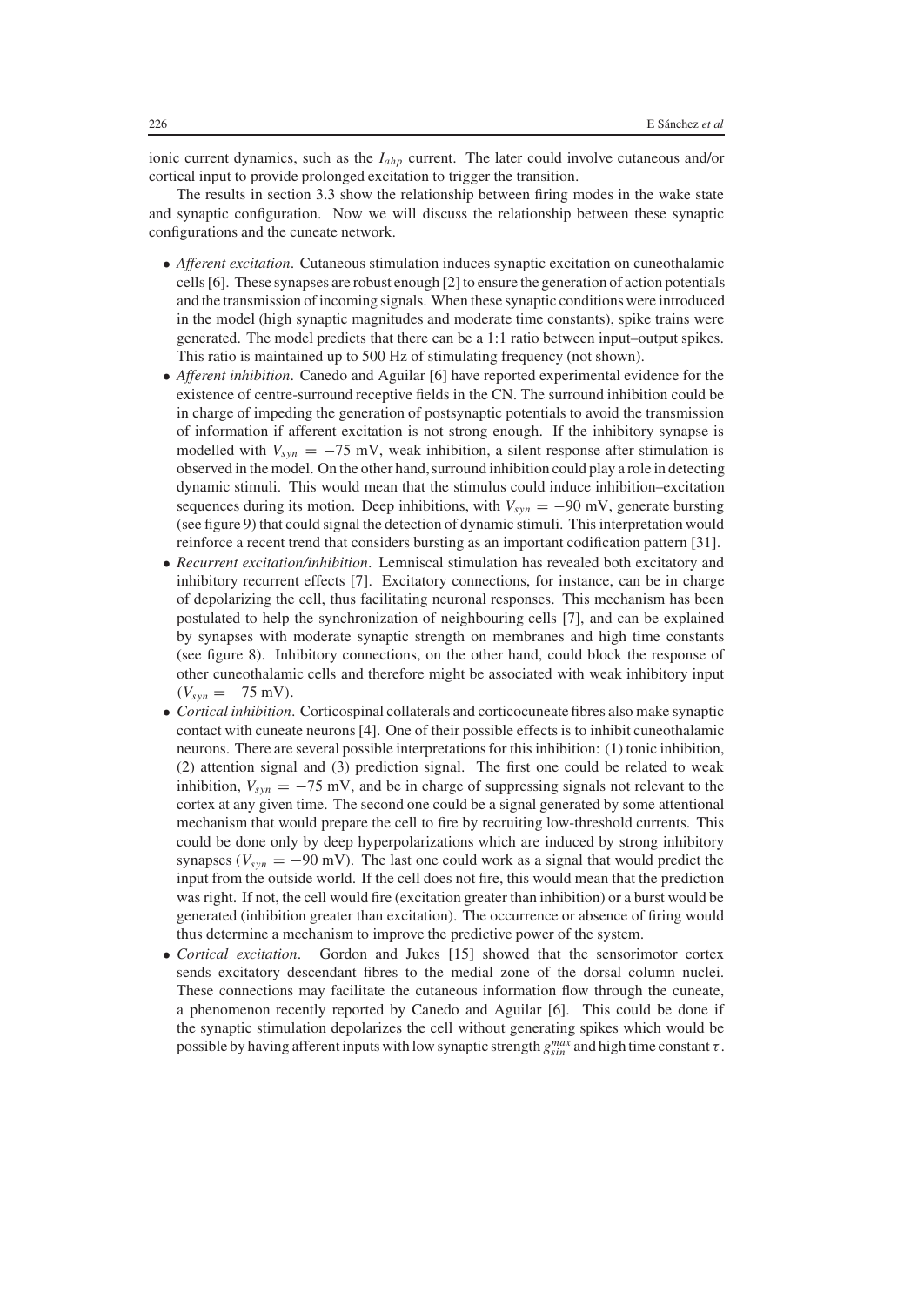# *4.2. Comparison with other models*

Direct comparison with other models of cuneothalamic neurons is not possible because, as far as we know, this is the first attempt to model the CN. However, we can discuss similarities and differences with two computational models proposed for the somatosensory thalamus. The first of these models was developed by McCormick and Huguenard [41]. Their work is based on solid knowledge about the underlying ionic currents, which were studied in both *in vitro* and *in vivo* preparations [22–25, 27, 28, 40, 42, 43, 51, 55]. The model was mainly used to study the participation of each ionic current in bursting activity. The second model was proposed by Lytton *et al* [32]. There are no significant differences between both models and again their goal is to analyse the oscillatory bursting activity and how synaptic activity can modulate its frequency.

The similarities between our and their models are (1) the core of ionic currents and (2) the tonic and oscillatory activity patterns. Some differences, however, exist:

- (1) a number of ionic currents considered in the thalamocortical models (a persistent sodium current  $I_{\text{Na }p}$ , a potassium current  $I_{k2}$  and a fast potassium current  $I_A$ ) do not seem to play a role in cuneothalamic neurons and
- (2) the firing modes in wakefulness.

There are several ways to explain the greater complexity, in terms of ionic currents, observed in thalamic neurons:

- (1) the thalamus is a newer and more complex structure than the cuneate and/or
- (2) *in vitro* experiments used in the study of thalamic ionic currents can reveal physiological properties that could not have a precise functional meaning in intact-brain preparations.

But the main difference is our perspective. Our goal is to simulate wake conditions in the cuneothalamic model and predict firing modes depending on different configurations of synaptic activity. Intact-brain preparations should be used to test our predictions [53].

#### *4.3. Conclusions*

In conclusion, we emphasize the following.

*The first computational models of the cuneate nucleus reproduce experimentally observed tonic and oscillatory modes.* In this work, the simulation results have been compared with those observed experimentally under three different protocols (spontaneous activity, response to intracellular injection of current pulses and response to synaptic stimulation). The oscillatory and tonic modes shown by cuneate neurons can be explained on the basis of a single set of ionic currents. These types of response have been observed *in vivo* [5], as well as *in vitro* [44].

*The*  $I_h$  *and*  $I_T$  *currents define the inter-burst period during the oscillatory mode in projection neurons.* The activation of  $I_h$  depolarizes the neuron and shortens the period of time that is necessary to generate a new burst.  $I_T$ , on the other hand, is essential for completing the depolarization and for activating the sodium current,  $I_{\text{Na}}$ . Recent data obtained *in vitro* [44], from a brain stem–spinal cord preparation [11],and *in vivo* [5], have demonstrated the existence of the *Ih* current in cuneothalamic cells.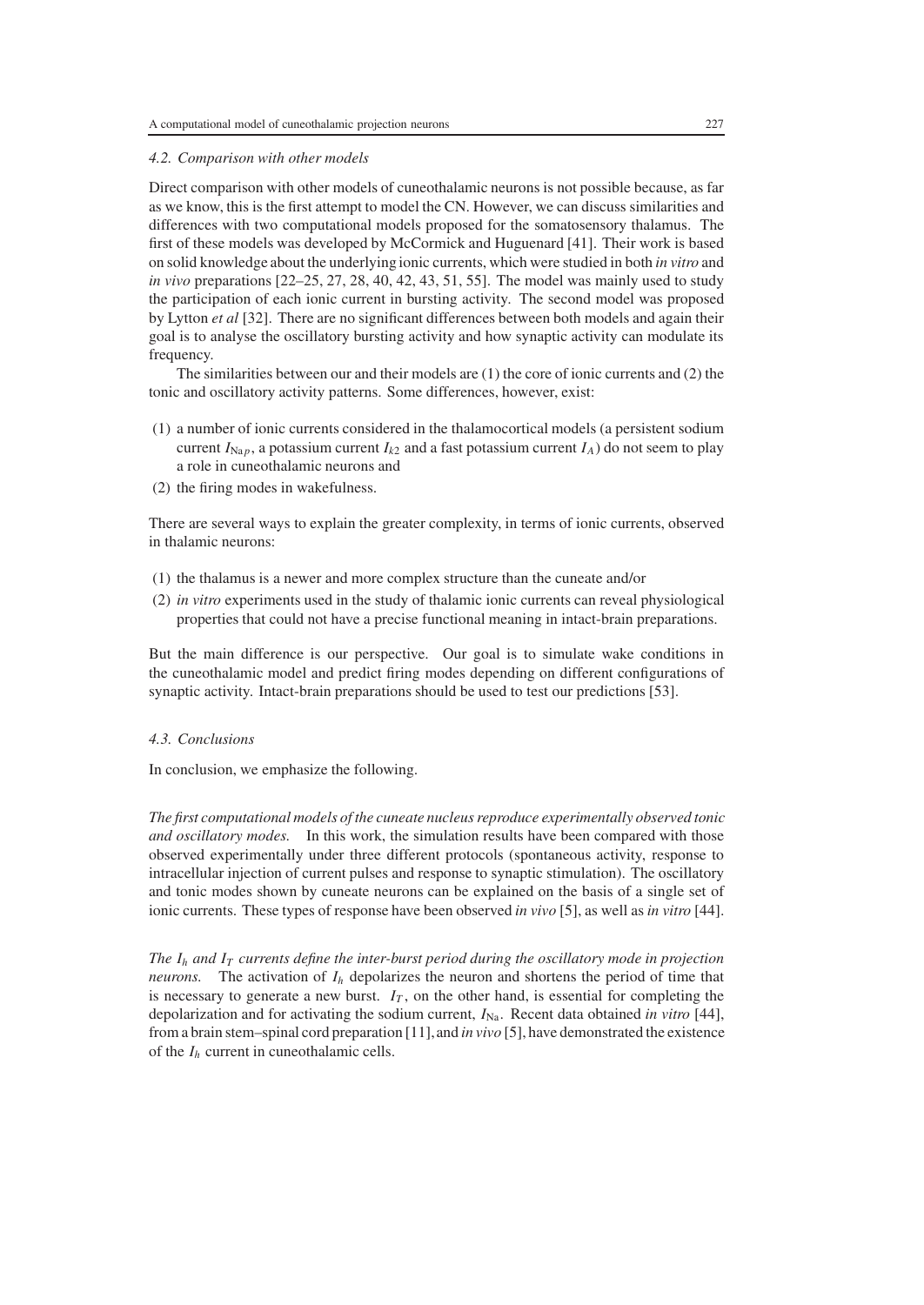*The IL and Iahp currents determine the number of spikes per burst in the oscillatory mode.* The  $I_L$  current plays a dual role: it maintains the continuous generation of spikes during each burst and introduces calcium into the cell. Conversely, *Iahp* determines the duration of each burst.

*Firing modes could encode different physiological mechanisms.* Different firing modes are generated under a variety of synaptic stimulation conditions. Spike trains and depolarized silent behaviour can be driven by excitatory synapses. These synapses could be associated with afferent excitatory input and cortical modulation respectively. Silent hyperpolarizations and burst responses are generated through inhibitory synapses that could mediate afferent inhibition and cortical filtering. Finally, bursting oscillatory behaviour is seen during sleep mode and it appears to be generated by a general brain synchronized state rather than specific synaptic activity.

# *Future work*

The next step would be to model the cuneate interneurons as well as to construct cuneate circuitry models. These will be a theoretical framework for posing questions and predicting possible behaviours related to three important research lines:

- (1) the local processing of somesthetic information in the CN,
- (2) the modulation exerted by the sensorimotor cortex on the local processing carried out by the cuneate and
- (3) the participation of this nucleus in sleep rhythms.

With regard to the local processing, there exist data showing both excitatory and inhibitory recurrent effects [5, 36]. With regard to the cortical modulation, it has been observed that the cerebral cortex is able to activate and/or inhibit both cuneate projection neurons and interneurons [4, 33, 34, 36]. Finally, recent discoveries [33–35, 37] have shown that the cuneate is capable of intrinsically generating delta rhythms (1–4 Hz) and of showing slower rhythms, these being induced by the cerebral cortex. If we integrate and match our model with all the experimental data, we will have taken a decisive step forward in the understanding of this part of the nervous system.

## **Acknowledgments**

This work was supported by a grant from the DGICYT (PB96-0958). We would also like to thank the Laboratorios de Neurociencia y Computación Neuronal (LANCON), the environment in which this work has been developed.

## **Appendix. Mathematical expressions for ionic currents**

• Sodium current  $I_{\text{Na}}$ 

$$
I_{\text{Na}} = g_{\text{Na}}^{max} m_{\text{Na}}^3 h_{\text{Na}} (V - V_{\text{Na}})
$$
  
\n
$$
\alpha_m = \frac{1.28(V + 38)}{1 - \exp[-(V + 38)/5]} \qquad \beta_m = \frac{-1.24(V + 38)}{1 - \exp[-(V + 38)/5]}
$$
  
\n
$$
\alpha_h = 0.32 \exp\left(\frac{-(V + 55)}{15}\right) \qquad \beta_h = \frac{41.4}{1 + \exp[-(V - 17)/21]}.
$$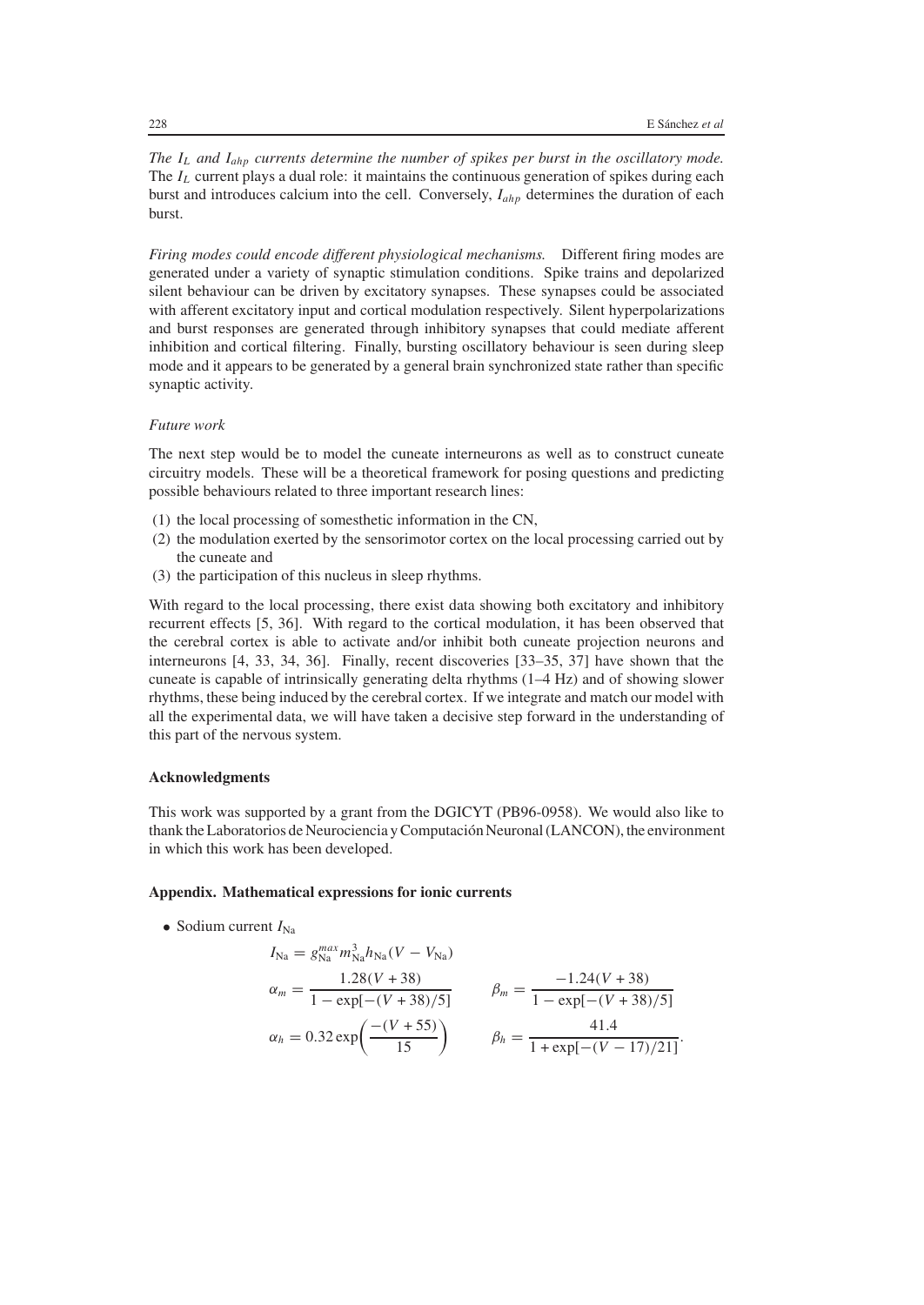• Potassium current  $I_K$ 

$$
I_{K} = g_{K}^{max} m_{K}^{4} (V - V_{K})
$$
  
\n
$$
\alpha_{m} = \frac{0.1(-45 - V)}{\exp[(-45 - V)/5] - 1}
$$
  $\beta_{m} = 1.7 \exp\left(\frac{(-50 - V)}{40}\right).$ 

• High-threshold calcium current *IL*

$$
I_L = g_L^{max} m_L (V - V_{Ca})
$$
  
\n
$$
\alpha_m = \frac{16}{1 + \exp[-(V + 30)]}
$$
 
$$
\beta_m = \frac{0.004(V - 1.31)}{\exp[(V - 1.31)/5.36] - 1}.
$$

• Low-threshold calcium current  $I_T$ 

$$
I_T = g_T^{max} m_T^2 h_T (V - V_{Ca})
$$
  
\n
$$
m_{\infty} = \frac{1}{1 + \exp[-(V + 52)/6.2]}
$$
  
\n
$$
\tau_m = 0.0025 \left( \frac{1}{\exp[-(V + 132)/16.7] + \exp[(V + 16.8)/18.2]} + 0.612 \right)
$$
  
\n
$$
h_{\infty} = \frac{1}{1 + \exp[(V + 75)/4]}
$$
  
\n
$$
\tau_h = 1.
$$

• Calcium-dependent potassium current *Iahp*

$$
I_{ahp} = g_{ahp}^{max} m_{ahp}^2 (V - V_{\rm K})
$$
  

$$
\alpha_m = 10^8 [\text{Ca}]^2 \qquad \beta_m = 10.
$$

• Hyperpolarization-activated cationic current *Ih*

$$
I_h = g_h^{max} m_h (V - V_h)
$$
  
\n
$$
m_{\infty} = \frac{1}{1 + (V + 75)/5}
$$
  
\n
$$
\tau_m = \frac{1}{\exp[-14.59 - (0.086V)] + \exp[-1.87 + (0.007V)]}.
$$

### **References**

- [1] Abbott L F 1994 Single neuron dynamics: an introduction *Neural Modeling and Neural Networks* ed F Ventriglia (Oxford: Pergamon) pp 57–78
- [2] Amassian V E and Griblin D 1974 Periodic components in steady-state activity of cuneate neurons and their possible role in sensory coding *J. Physiol. Lond.* **243** 353–85
- [3] Berkley K J, Badell R J, Blomqvist A and Bull M 1986 Output systems of the dorsal column nuclei in the cat *Brain Res. Rev.* **11** 199–225
- [4] Canedo A 1997 Primary motor cortex influences on the descending and ascending systems *Prog. Neurobiol.* **51** 287–335
- [5] Canedo A, Martínez L and Mariño J 1998 Tonic and bursting activity in the cuneate nucleus of the chloralose anesthetized cat *Neuroscience* **84** 603–17
- [6] Canedo A and Aguilar J 2000 Spatial and cortical influences exerted on cuneothalamic and thalamocortical neurons of the cat *Eur. J. Neuroscience* **12** 2515–33
- [7] Canedo A, Mariño J and Aguilar J 2000 Lemniscal recurrent and transcortical influences on cuneate neurons *Neuroscience* **97** 317–34
- [8] Cheema S, Fyffe R, Light A and Rustioni A 1984 Arborizations of single corticofugal axons in the feline cuneate nucleus stained by iontophoretic injection of horseradish peroxidase *Brain Res.* **290** 158–64
- [9] Coulter D A, Huguenard J R and Prince D A 1989 Calcium currents in rat thalamocortical relay neurons: kinetic properties of the transient low-threshold current *J. Physiol. Lond.* **414** 587–604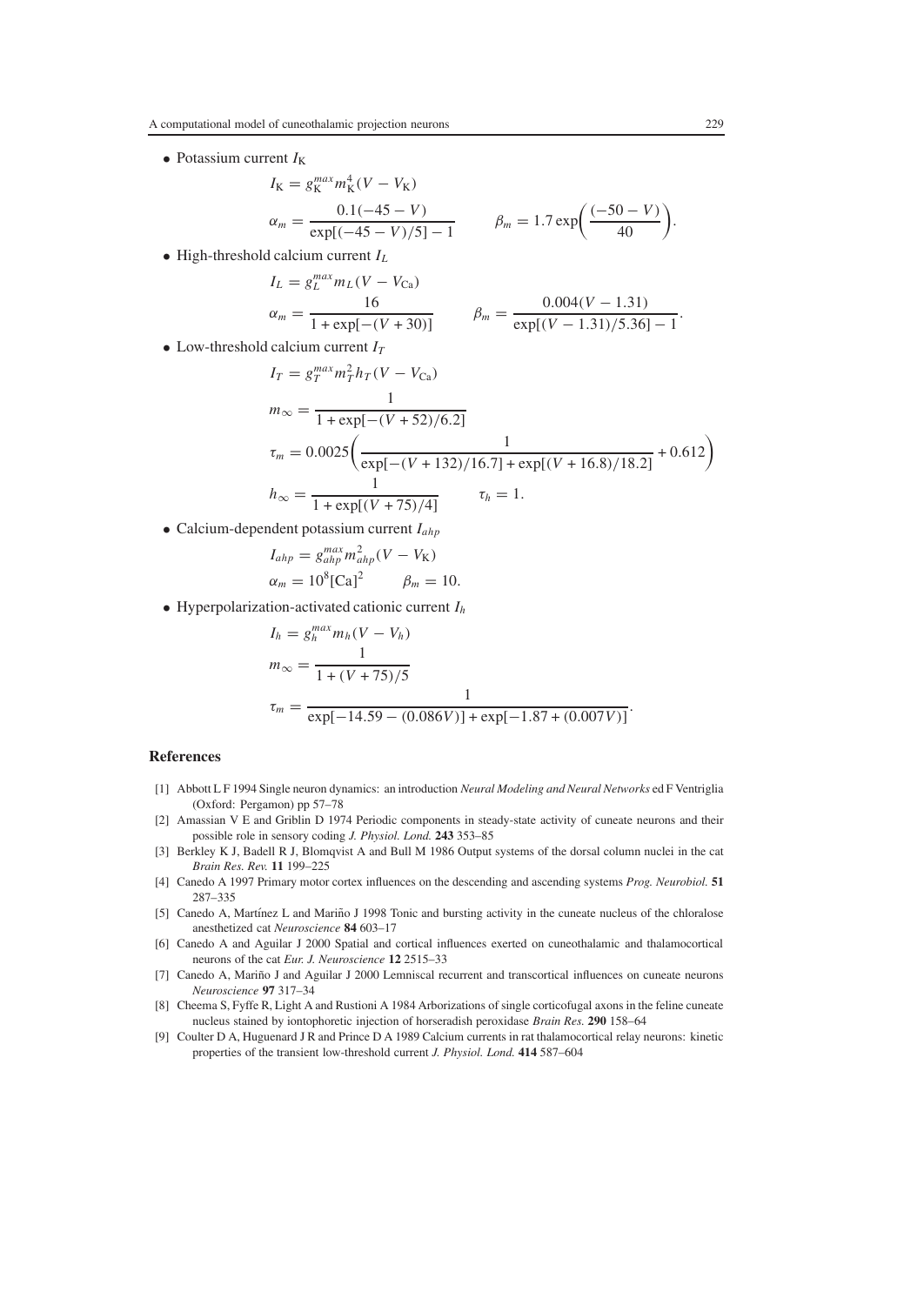- [10] Destexhe A, Contreras D, Sejnowski T J and Steriade M 1994 A model of spindle rhythmicity in the isolated thalamic reticular nucleus *J. Neurophysiol.* **72** 803–18
- [11] Deuchars S A, Trippenbach T and Spyer K M 2000 Dorsal column nuclei neurons recorded in a brain stem–spinal cord preparation: characteristics and their responses to dorsal root stimulation *J. Neurophysiol.* **84** 1361–8
- [12] Ermentrout G B 1990 *PHASEPLANE: the Dynamical Systems Tool* version 3.0 (Pacific Groove, CA: Brooks– Cole)
- [13] Fyffe R E, Cheema S S and Rustioni A 1986 Intracelular staining study of the feline cuneate nucleus: I. Terminal patterns of primary afferent fibers *J. Neurophysiol.* **56** 1268–83
- [14] Gear C W 1967 The numerical integration of ordinary differential equations *Math. Comput.* **21** 146–56
- [15] Gordon G and Jukes M G M 1964 Descending influences on the exteroceptive organizations of the cat's gracile nucleus *J. Physiol. Lond.* **173** 291–319
- [16] Hines M 1989 A program for simulation of nerve equations with branching geometries *Int. J. Bio-Med. Comput.* **24** 55–68
- [17] Hodgkin A and Huxley A 1952 The components of membrane conductance in the giant axon of Loligo *J. Physiol. Lond.* **116** 473–96
- [18] Hodgkin A and Huxley A 1952 Currents carried by sodium and potassium ions through the membrane of the giant axon of Loligo *J. Physiol. Lond.* **116** 449–72
- [19] Hodgkin A and Huxley A 1952 The dual effect of membrane potential on sodium conductance in the giant axon of Loligo *J. Physiol. Lond.* **116** 497–506
- [20] Hodgkin A and Huxley A 1952 A quantitative description of membrane current and its application to conduction and excitation in nerve *J. Neurophysiol.* **117** 500–44
- [21] Hodgkin A, Huxley A and Katz B 1952 Measurements of current–voltage relations in the membrane of the giant axon of Loligo *J. Physiol. Lond.* **116** 424–48
- [22] Huguenard J R, Coulter D A and Prince D A 1988 Developmental changes in  $Na<sup>+</sup>$  conductances in rat neocortical neurons: appearance of a slowly inactivating component *J. Neurophysiol.* **59** 778–95
- [23] Huguenard J R, Coulter D A and Prince D A 1991 A fast transient potassium current in thalamic relay neurons: kinetics of activation and inactivation *J. Neurophysiol.* **66** 1304–15
- [24] Huguenard J R and McCormick D A 1992 Simulation of the currents involved in rhythmic oscillations in thalamic relay neurons *J. Neurophysiol.* **68** 1373–83
- [25] Huguenard J R and Prince D A 1991 Slow inactivation of a TEA-sensitive K current in acutely isolated rat thalamic relay neurons *J. Neurophysiol.* **66** 1316–28
- [26] Jack J J B and Redman S J 1971 The propagation of transient potentials in some linear cable structures *J. Physiol. Lond.* **215** 283–320
- [27] Jahnsen H and Llinás R 1984 Electrophysiological properties of guinea-pig thalamic neurons: an *in vitro* study *J. Physiol. Lond.* **349** 205–26
- [28] Jahnsen H and Llinás R 1984 Ionic basis for the electroresponsiveness and oscillatory properties of guinea-pig thalamic neurons *in vitro J. Physiol. Lond.* **349** 227–47
- [29] Kay A R and Wong R K S 1987 Calcium current activation kinetics in isolated pyramidal neurons of the CA1 region of the mature guinea-pig hippocampus *J. Physiol. Lond.* **392** 603–16
- [30] Kuypers H G J M and Tuerk J D 1964 The distribution of the cortical fibres within the nuclei cuneatus and gracilis in the cat *J. Anat.* **98** 143–62
- [31] Lisman J E 1997 Bursts as a unit of neural information: making unreliable synapses reliable *Trends Neurosci.* **20** 38–43
- [32] Lytton W W, Destexhe A and Sejnowski T J 1996 Control of slow oscillations in the thalamocortical neuron: a computer model *Neuroscience* **70** 673–84
- [33] Mariño J 1998 Influencia de la corteza sensoriomotora sobre la transmisión somato sensorial en el gato anestesiado *PhD Thesis* Universidad de Santiago de Compostela
- [34] Mariño J, Canedo A and Aguilar J 2000 Sensorimotor cortical influences on cuneate nucleus rhythmic activity in the anesthetized cat *Neuroscience* **95** 657–73
- [35] Mariño J, Aguilar J and Canedo A 1999 Cortico-subcortical synchronization in the chloralose-anesthetized cat *Neuroscience* **93** 409–11
- [36] Mariño J, Martínez L and Canedo A 1999 Sensorimotor integration at the dorsal column nuclei *News Physiol*. *Sci.* **14** 231–7
- [37] Mariño J, Martínez L and Canedo A 1996 Coupled slow and delta oscillations between cuneothalamic and thalamocortical neurons in the chloralose anesthetized cat *Neurosci. Lett.* **219** 107–10
- [38] Martínez L 1997 Fibras pericruciadas con colaterales al núcleo rojo, a la formación reticular medial bulbar y a los núcleos de las columnas dorsales. Efectos sinápticos de las células del tracto piramidal sobre las neuronas del núcleo cuneatus *PhD Thesis* Universidad de Santiago de Compostela